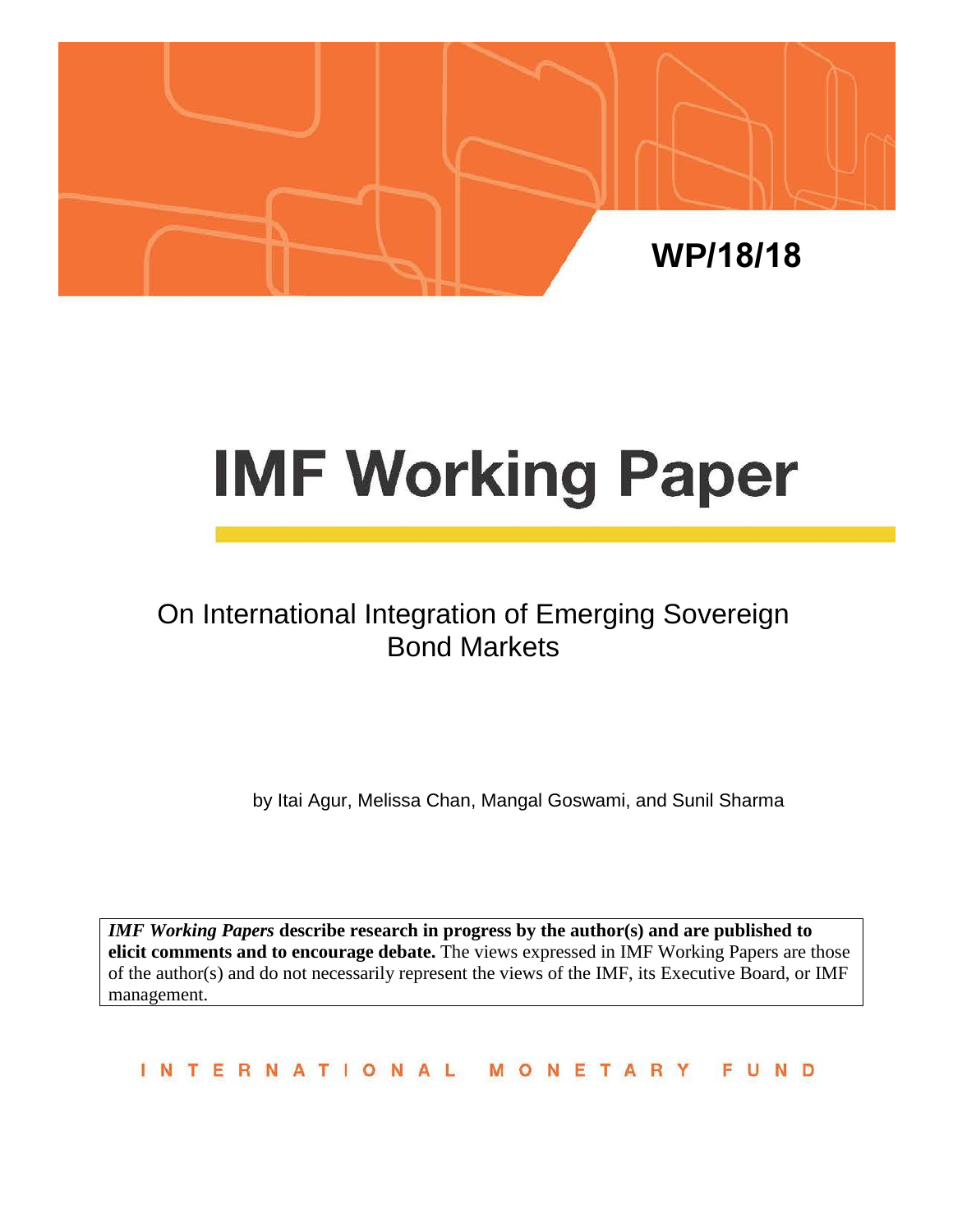#### **IMF Working Paper**

Institute for Capacity Development, Research, and Strategy, Policy, & Review Departments

#### **On International Integration of Emerging Sovereign Bond Markets**

**Prepared by Itai Agur, Melissa Chan, Mangal Goswami, and Sunil Sharma**[∗](#page-1-0)

January 2018

*IMF Working Papers* **describe research in progress by the author(s) and are published to elicit comments and to encourage debate.** The views expressed in IMF Working Papers are those of the author(s) and do not necessarily represent the views of the IMF, its Executive Board, or IMF management.

#### **Abstract**

The paper investigates the international integration of EM sovereign dollar-denominated and local-currency bond markets. Factor analysis is used to examine movements in sovereign bond yields and common sources of yield variation. The results suggest that EM dollar-denominated sovereign debt markets are highly integrated; a single common factor that is highly correlated with US and EU interest rates explains about 80 percent of the total variability in yields. EM sovereign local currency bond markets are not as internationally integrated, and three common factors explain about 74 percent of the total variability. But a factor highly correlated with US and EU interest rates still explains 63 percent of the yield variation accounted for by common factors. That said, there is some diversity among EM countries in the importance of common factors in affecting sovereign debt yields.

JEL Classification Numbers: F21, F65, G15, H63, O16

Keywords: Financial Globalization, Bond Markets, Emerging Markets, Capital Flows, Safe Assets, Debt Denomination, Factor Analysis.

Authors' E-Mail Addresses: [iagur@imf.org;](mailto:iagur@imf.org) [melissashirong.chan@sc.com;](mailto:melissashirong.chan@sc.com) [mgoswami@imf.org;](mailto:mgoswami@imf.org) [ssharma@imf.org](mailto:ssharma@imf.org)

<span id="page-1-0"></span><sup>∗</sup> Itai Agur and Sunil Sharma are staff members at IMF Headquarters in Washington, DC. Mangal Goswami is at the IMF's South Asian Regional Training and Technical Assistance Centre (SARTTAC) in New Delhi, India. Melissa Chan was at the IMF-Singapore Regional Training Institute (STI) when the paper was written. For discussions and comments, the authors would like to thank Ralph Chami, Stijn Claessens, Woon Gyu Choi, Tom Cosimano, Neil Ericsson, Gee Hee Hong, Laura Kodres, Signe Krogstrup, Vance Martin, Peter Montiel, Changyong Rhee, Manmohan Singh, and other IMF colleagues. The usual disclaimer applies.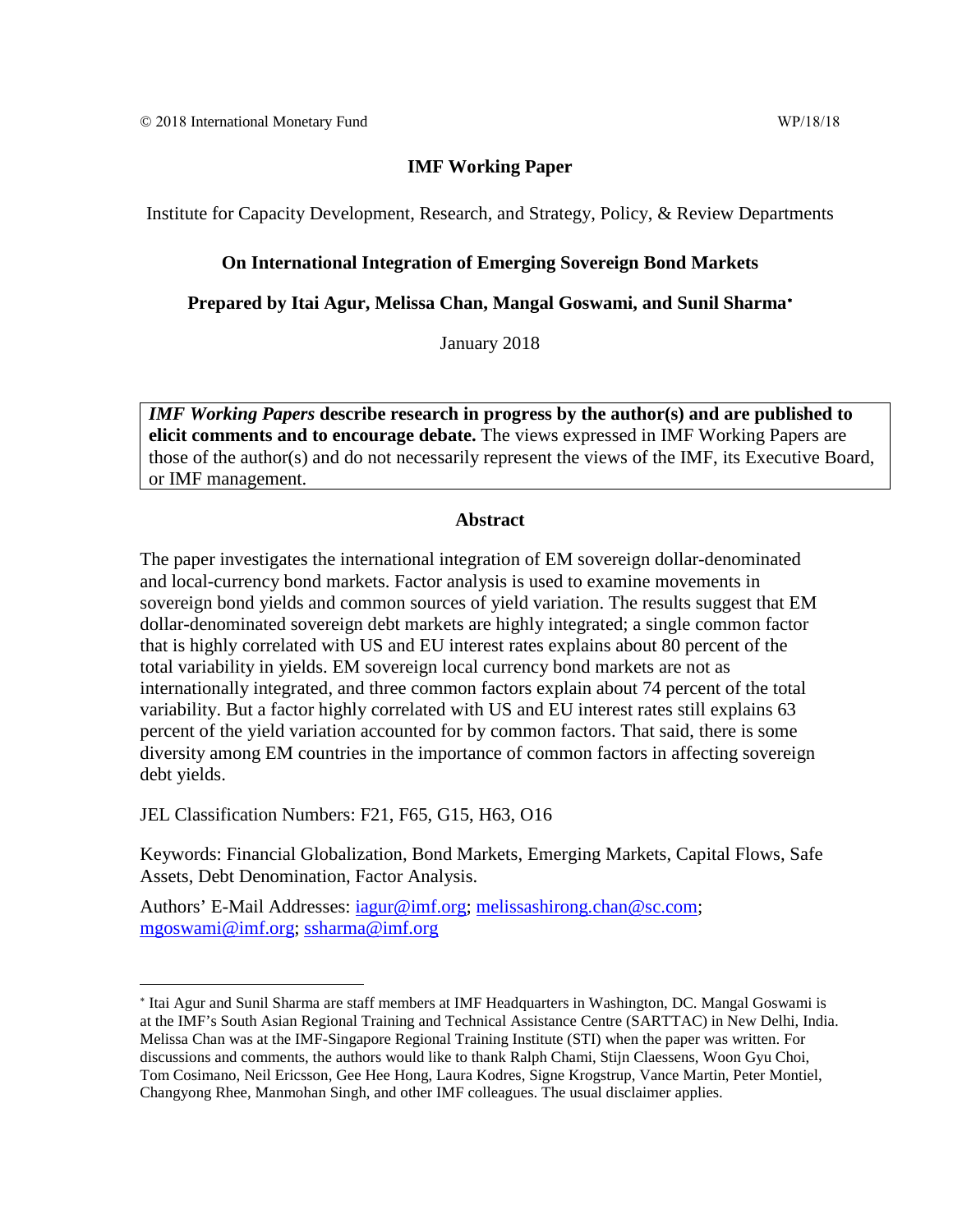## **TABLE OF CONTENTS**

| Table 1: EM Sovereign Dollar-Denominated Currency Debt, 2004-2016 25                   |    |
|----------------------------------------------------------------------------------------|----|
| Table 2: EM Sovereign Dollar-Denominated Debt, 2004-2016: Sub-group 1 26               |    |
| Table 3: EM Sovereign Dollar-Denominated Debt, 2002-2016: Sub-group 2 26               |    |
|                                                                                        |    |
| Table 5: Correlation between Common Factors and Other Variables - EM Sovereign Dollar- |    |
|                                                                                        |    |
|                                                                                        |    |
|                                                                                        |    |
| Table 8: EM Sovereign Dollar-Denominated Debt, 2004-2016 - Proportion of Common        |    |
|                                                                                        |    |
| Table 9: EM Sovereign Local Currency Debt, 2005-2016 - Proportion of Common Variance   |    |
|                                                                                        | 33 |
|                                                                                        |    |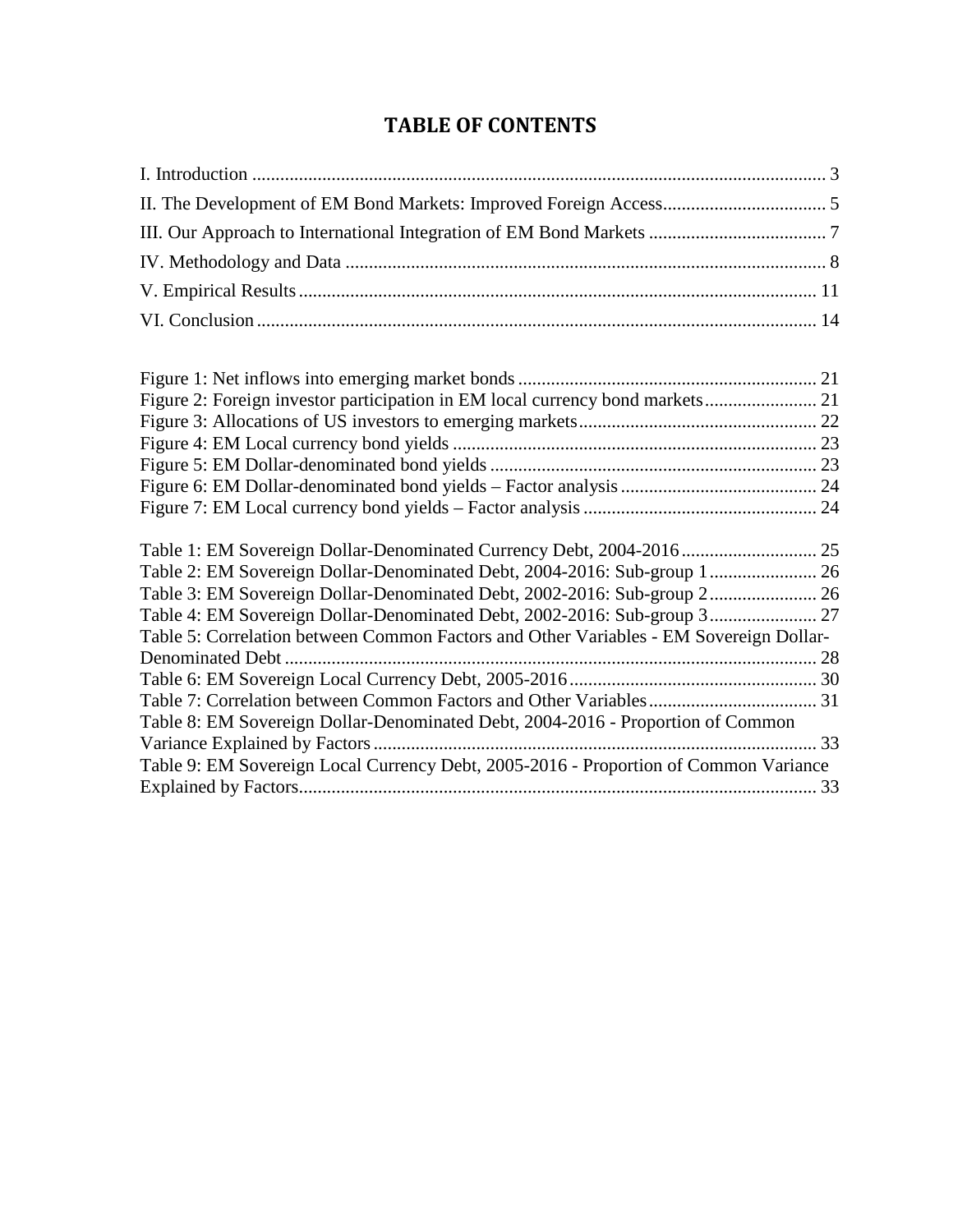#### **I. INTRODUCTION**

<span id="page-3-0"></span>Sovereign debt in emerging markets (EMs) has grown remarkably since the global financial crisis. The total market capitalization of the EM sovereign debt universe reached over \$7.3 trillion by the second half of 20[1](#page-3-1)6, surpassing even the size of the US high-yield market.<sup>1</sup> Despite episodes of increased volatility, EMs saw a large cumulative inflow of foreign money into their debt markets in the aftermath of the financial crisis. A large share of these inflows was invested in bonds denominated in local currencies, marking a significant break from the past when foreign investors were attracted to EM foreign exchange denominated debt (Figure 1). This has led to a significant and persistent rise in foreign investor participation – for example, see Figure 2 for the experience of several Asian countries.

The global financial crisis also sparked renewed interest in the measurement of financial cycles. The concept of a financial cycle in which private sector balance sheets expand and contract in tandem with real estate and financial asset prices, is due to Minsky (199[2](#page-3-2)).<sup>2</sup> An important feature of a financial cycle is that it need not be linked to business cycle developments for extended periods, except in the aftermath of financial crises when financial and business cycles become tightly coupled (Borio, 2014). Recent efforts at measuring financial cycles highlight that such cycles are of considerably longer duration than business cycles (Drehmann, Borio and Tsatsaronis, 2012).

Transmission of US financial conditions to financially-open economies could produce a global financial cycle. Miranda-Agrippino and Rey (2015) document a global factor in risky asset prices, which is strongly influenced by financial conditions in the US. A common component to financial cycles in financially open economies could imply that US monetary policy significantly transmits across borders via credit flows, the leverage of financial intermediaries, and risk premia (Shin (2012), Rey (2013), Bruno and Shin (2015), Blanchard et al. (2016)). Since EM bonds are generally categorized as risky assets, EMs are particularly exposed to the vagaries of global risk sentiments.

Exchange rate flexibility does provide some insulation from global financial conditions. Obstfeld et al. (2017), analyzing 40 emerging market economies over the period 1986-2013, show that countries with fixed exchange rates are more likely to experience financial vulnerabilities—faster domestic credit and house price growth, and increases in bank leverage—than those with relatively more flexible regimes. IMF (2017a) examines how much influence countries have over domestic financial conditions in a globally integrated

<span id="page-3-1"></span> $<sup>1</sup>$  Authors' calculations based on BIS debt securities statistics (domestic and international) for 16 emerging</sup> market countries.

<span id="page-3-2"></span><sup>2</sup> See also Crockett (2001).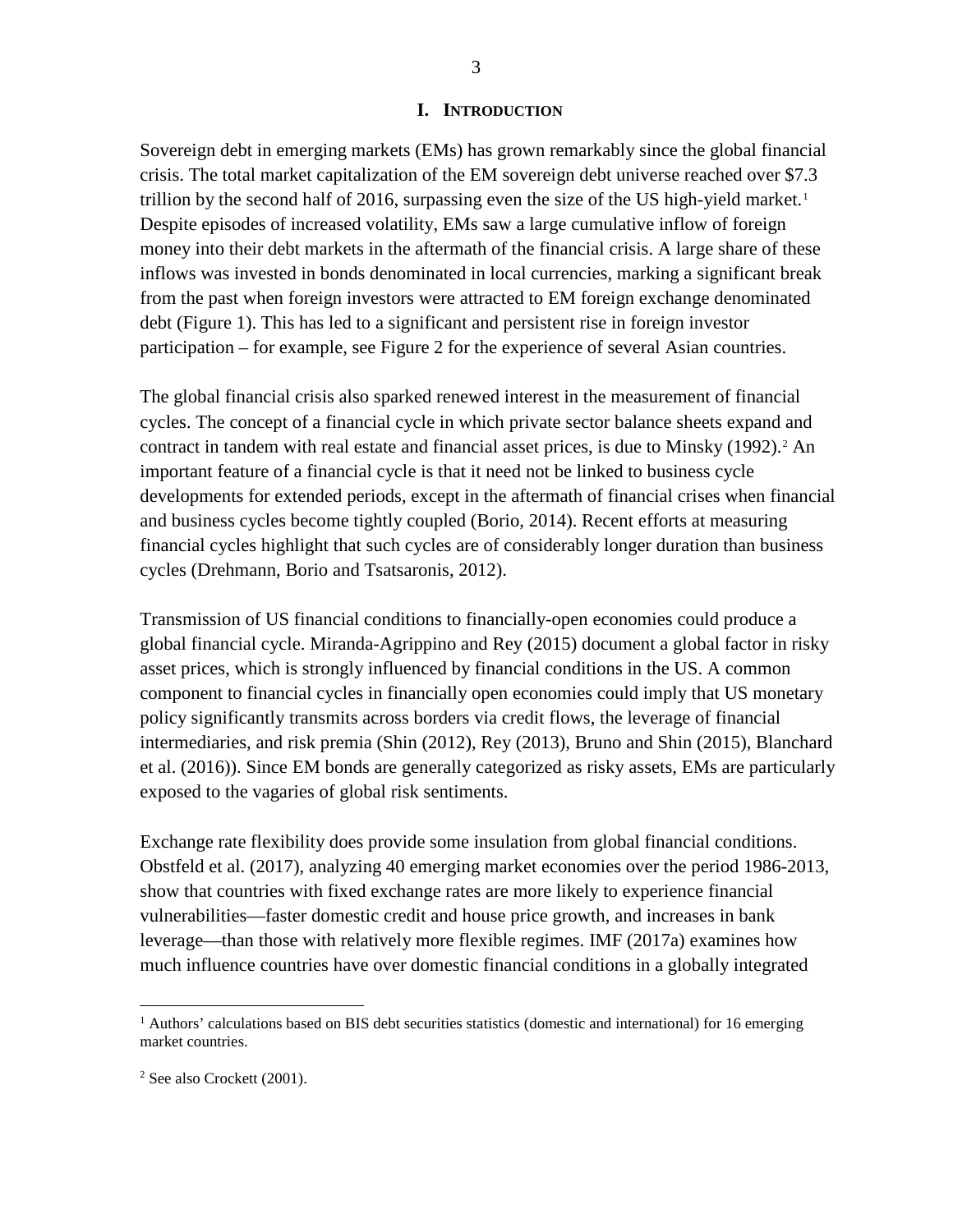financial system, and concludes that while global financial circumstances are important, countries do have some ability to affect domestic conditions.

The effect of global financial conditions on the conduct of domestic monetary policy, especially in EMs, has been a point of contention in recent policy debates.<sup>[3](#page-4-0)</sup> Gopinath (2017) summarizes the issue as follows: while the "trilemma" is weakened, it continues to have some bite—flexible exchange rates provide greater monetary policy independence but the benefits in an open economy may not be as large as previously thought.<sup>[4](#page-4-1)</sup>

Moore et al. (2013) find that US monetary conditions, and quantitative easing had a significant influence on capital flows to EMs. Choi et al. (2017) show that an increase in global liquidity generated by policies in advanced economies, led to capital spilling over into EM economies, boosting stock prices and output, appreciating local currencies, adding to foreign exchange reserves, and lowering policy rates. Singh and Wang (2017) argue that central bank balance sheet adjustments and changes in advanced country policy rates may differ in their financial spillovers to EMs, and that a variety of control levers may be needed by EM policymakers to pursue country-specific monetary and financial objectives.

IMF (2017b) and Powell (2017) assess that EMs should be able to manage the risks of policy normalization in advanced countries. Arteta et al. (2015) while providing reasons to expect a smooth US interest rate tightening cycle, caution that such a baseline is fraught with risks that could lead to a large temporary decline in capital flows to emerging and frontier economies. The significant risks include: uncertainty about the strength of the US recovery, a sharp adjustment in historically low US term premia, fragile market liquidity, and rising vulnerabilities in some EMs. Nier et al. (2014) show that at low levels of global uncertainty (as measured by the Chicago Board Options Exchange Volatility Index (VIX)) gross capital flows are driven by fundamentals, but in periods of stress, except for interest rate differentials, fundamentals may lose their significance. Their results also suggest that the effect of global financial conditions on gross capital flows increases with the host country's level of financial development.<sup>[5](#page-4-2)</sup>

<span id="page-4-0"></span><sup>&</sup>lt;sup>3</sup> See, for example, Powell (2013, 2017), Rajan (2013, 2014), Rey (2013, 2016), Basu, Eichengreen and Gupta (2014), Mohan and Kapur (2014), Bernanke (2015), Edwards (2015), Obstfeld (2015), Yellen (2015), Disyatat and Rungcharoenkitkul (2016), Fischer (2016), Filardo et al. (2016), Mishra and Rajan (2016), Ricci and Shi (2016), Fratzscher, LoDuca, and Straub (2017), and Ibrahim (2017).

<span id="page-4-1"></span> $4$  The trilemma refers to the proposition that countries can choose two of (i) stable exchange rates, (ii) monetary policy independence, and (iii) free capital mobility, but not all three.

<span id="page-4-2"></span><sup>&</sup>lt;sup>5</sup> Cerrutti, Claessens, and Rose (2017) express skepticism about the importance of a "global financial cycle" in explaining the pattern of observed capital flows. They argue that sensitivities to global factors can vary over time and depend on the type of flows—portfolio, bank, foreign direct investment—and whether they are inward or outward bound.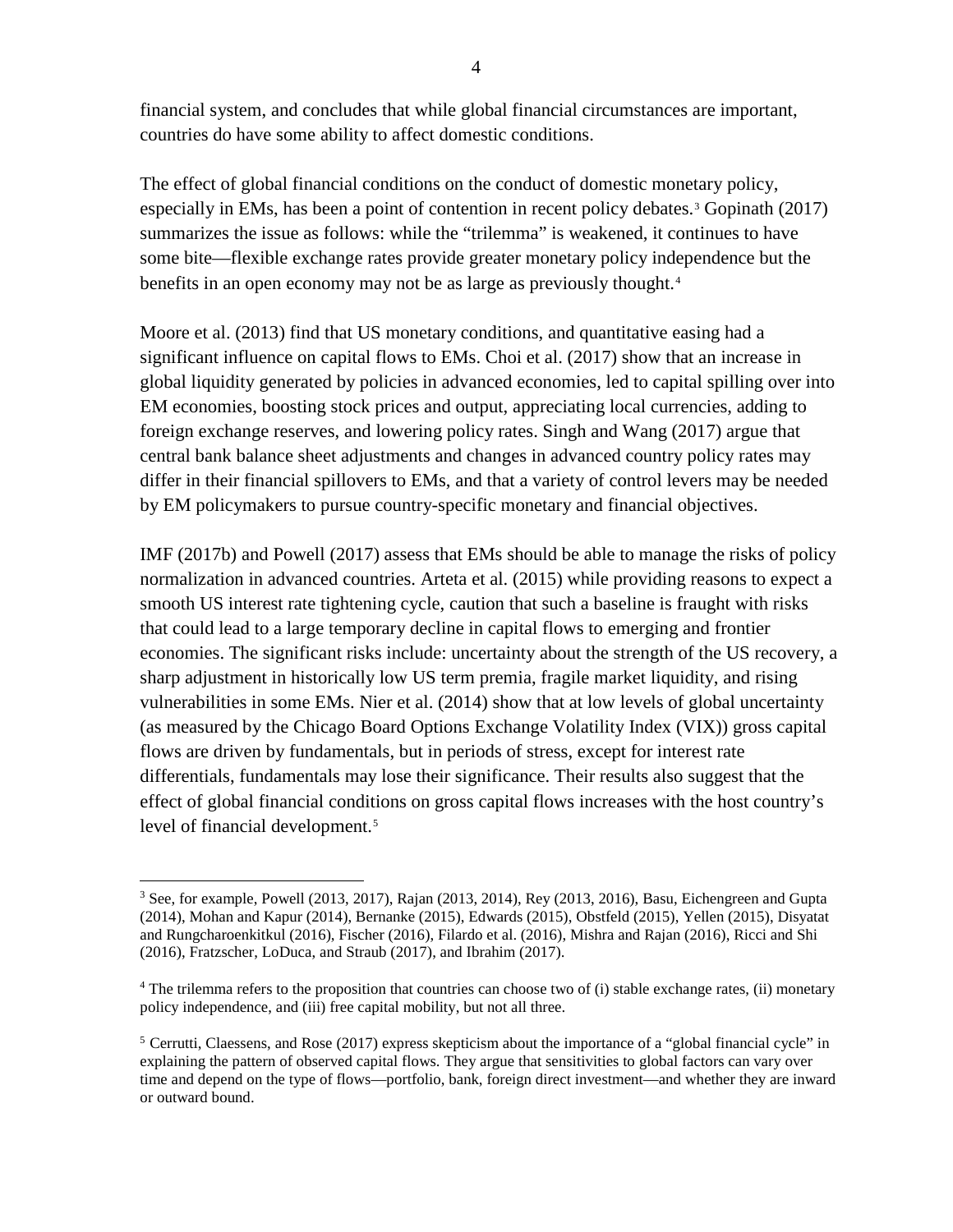Goldberg and Krogstrup (2017) examine the connection between safe-haven flows (largely) to advanced economies and the risk-on-risk-off flows (largely) to EMs, and show that realized international flows are an imprecise measure of pressures that arise during capital flow episodes. They provide a broader metric of capital flow pressures that takes account of capital flows as well as exchange rate and interest rate changes, and devise a new measure, called the global risk response index, to gauge the degree to which such pressures are driven by global financial risks. Their analysis suggests that the sensitivity of capital flows to global risk aversion, while exhibiting substantial variation across time and countries, has increased over the past few decades, and in particular, since the global financial crisis.<sup>[6](#page-5-1)</sup>

The growth in size and increased interest in EM sovereign debt has raised several questions. First, has greater foreign participation in EM sovereign bonds created a more internationally integrated market? If so, are these bonds more sensitive to the vagaries of the global market place than before? Second, do EM local currency and dollar-denominated sovereign bonds respond similarly to global financial conditions? And how will EMs be affected by an eventual normalization of monetary policies in advanced economies?

In this paper, we shed light on these questions by studying the common factors driving EM sovereign yields for dollar-denominated debt and local currency bonds. Our results show that EM dollar-denominated bond markets are more internationally integrated, and are now more sensitive to global interest rates than before the crisis. Local currency sovereign bond markets, though less integrated, are still substantially affected by US and Euro Area interest rates. With rising foreign investment in local currency bond markets, the integration of these markets should also increase as they develop and become more open. Local currency bonds reduce currency mismatches on sovereign balance sheets, but in formulating debt issuance strategies EM policymakers will need to evaluate whether the insulation from global events that local currency bonds may provide is worth the generally higher rates on such instruments.

#### **II. THE DEVELOPMENT OF EM BOND MARKETS: IMPROVED FOREIGN ACCESS**

<span id="page-5-0"></span>The growth of EM sovereign bond markets has been driven primarily by EM local currency debt.[7](#page-5-2) Market capitalization is concentrated in Asia and Latin America, and Asia now accounts for over 30 percent of the share of the EM local currency bond market. China has become the fourth largest global bond market.

<span id="page-5-1"></span> $6$  See also Chari et al.  $(2017)$ .

<span id="page-5-2"></span><sup>7</sup> EM local currency *private* bond markets have also grown rapidly, outpacing the growth of EM local currency sovereign debt (IMF, 2016).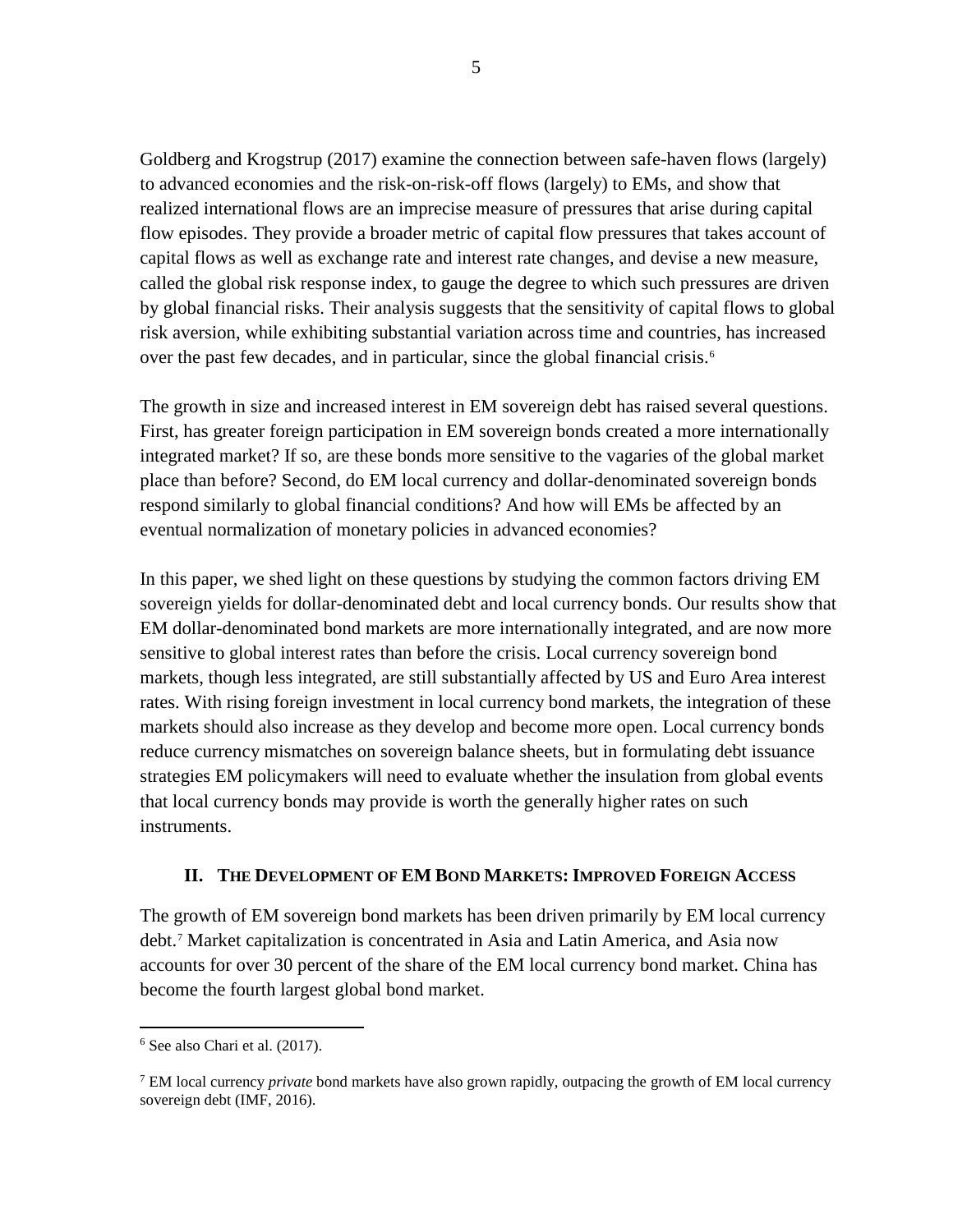With continued increase in foreign ownership of the asset class, the growth in EM bonds has been accompanied by increasing integration with global markets, particularly since the global financial crisis. In some countries, like Brazil, Indonesia, Malaysia, Poland, South Africa, and Thailand, foreign investors currently own more than 30 percent of the outstanding debt stock. Accommodative monetary policy in the advanced economies and investor search for yield in the aftermath of the crisis, has led to increased flows into EM financial markets. Also, there has been a discernible shift in capital flows from bank lending to portfolio flows, notably debt, and bond funds have gained popularity among international investors. It should be noted, however, that the rise in foreign ownership is much larger from the EM perspective (as a share of EM bonds outstanding) than from the foreign investor perspective, and EMs are still significantly underweighted in the portfolios of investors from advanced economies (Figure 3).

Aside from cyclical considerations, the increase in foreign ownership of EM bonds has also been driven by improved access to these markets, facilitated by the inclusion of EM debt in various key benchmark indices. The development of these markets has been driven primarily by improvements in the investability of EM debt. Investability is typically defined in terms of the following dimensions: (i) Market Access; (ii) Market Taxation; (iii) Market Efficiency and Regulation; (iv) Market Infrastructure and Investor Base; (v) Market Size and Instruments. Improvement in these features, along with macroeconomic and financial stability, has attracted domestic and foreign investors to EM bonds.

EM local currency debt markets have continued to evolve and mature in several ways, significantly improving their accessibility to outside investors (Goswami and Sharma (2011), Bae (2012)). Market liquidity has improved as witnessed by higher secondary market turnover ratios and narrower bid-ask spreads. For example, the Singapore securities exchange (SGX) has launched a bond trading platform that could be extended to Asian local currency bonds, thereby providing an Asian liquidity center. In addition, pricing data for bond markets is readily available through private vendors who centralize information in most countries.

The attractiveness of some EM local debt has been enhanced because of inclusion in global EM sovereign benchmarks. And international banks that have access to EM markets have replicated actively managed sovereign debt funds using ETFs. Such products have witnessed rapid growth and increased market liquidity.

Access to domestic money and derivatives markets in EMs has also expanded. These markets enable foreign investors to borrow in local currency, hedge exposures, and widen the strategies for taking positions. In many countries, foreign investors now have access to onshore local interest rate derivatives, and foreign exchange spot, forward, and derivative markets. Withholding taxes and other barriers to entry have also been lowered.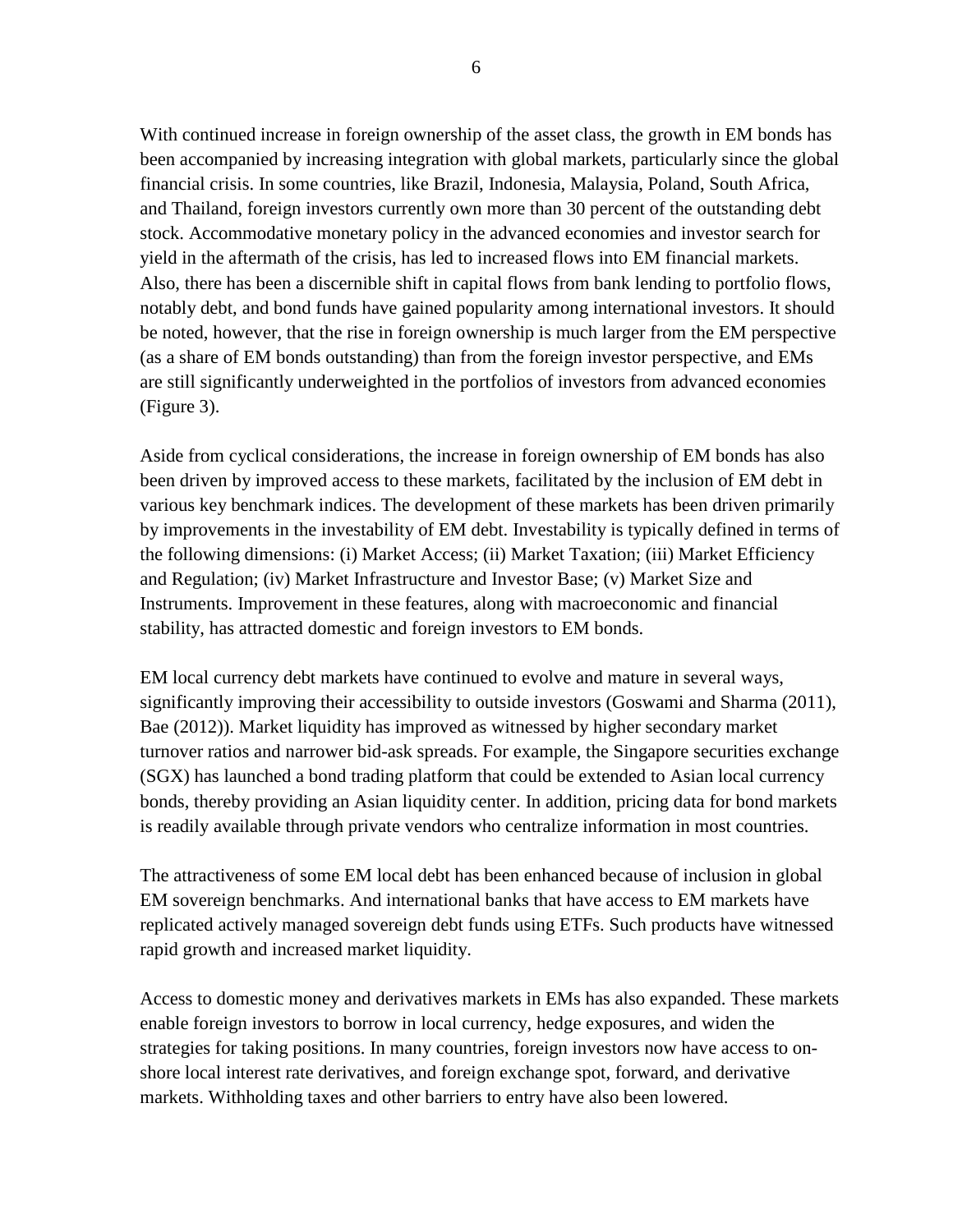EM financial market infrastructure has also seen significant improvements. Such infrastructure is often a prerequisite for foreign investor access. Improved efficiency in asset servicing is one such form of market infrastructure, and includes securities lending, clearing, and payment and settlement systems. The safety of custodian services has also become an important part of the infrastructure enhancements. For example, the Philippines has reformed the trading and settlement of local currency government securities.

The degree of EM capital account openness varies widely. Countries like Singapore and Hong Kong have full convertibility, and others like Korea, Mexico, Malaysia, Indonesia, Poland, and Turkey, are also relatively open and becoming more so. Some are still gradually opening up -- most notably, China and India. For example, Chinese authorities have liberalized the onshore interbank bond market for qualified offshore institutional investors. In July 2015, the People's Bank of China removed quotas in the interbank bond market for foreign central banks, sovereign wealth funds, and certain international institutions like the World Bank. In July 2017 China and Hong Kong SAR launched the Bond Connect Program, which will further facilitate foreign investor access to Chinese bonds via Hong Kong SAR. Indian authorities have been slowly increasing the cap on foreign institutional investments in the domestic government bond market.

The upsurge in EM bond market liquidity is not only the result of increased foreign investor participation, however. There has been a significant expansion of the domestic investor base, notably pension funds and insurance companies. Such financial institutions have witnessed rapid growth due to the rising incomes of the EM middle classes.

#### <span id="page-7-0"></span>**III. OUR APPROACH TO INTERNATIONAL INTEGRATION OF EM BOND MARKETS**

The international integration of EM bond markets has attracted considerable attention in the academic literature. Sutherland (1996) describes financial market integration as a process whereby asset returns converge and become increasingly affected by similar factors. A cursory look at yields for both foreign and local currency sovereign bonds from 2002 to 2016 (Figures 4 and 5) strongly suggests that EMs have witnessed yield convergence since the global financial crisis.

The second and more important hallmark of financial market integration is a heightened responsiveness of yields to global factors. Existing research generally points to a dominance of local and country-specific factors in explaining EM sovereign yields. This is particularly so for local currency sovereign bonds. According to Peiris (2010), local factors rather than global factors have dominated after the late 1990s EM crises. Similarly, Bunda, Hamann and Lall (2010) found increasing importance of EM-specific developments in driving comovements of EM sovereign spreads. Jaramillo and Weber (2013a,b) and Miyajima, Mohanty and Chan (2012) also provide evidence that domestic variables are the key drivers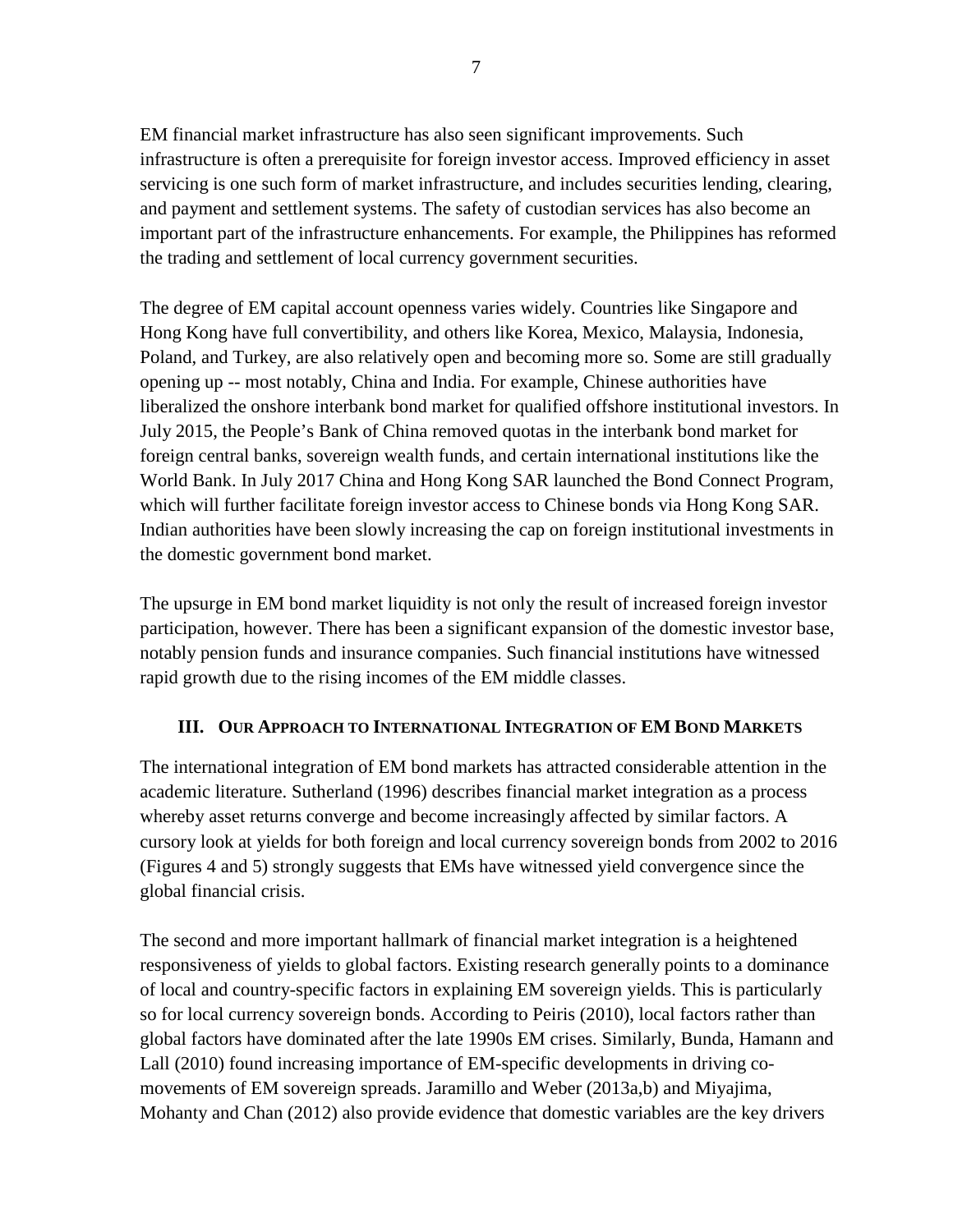of local currency bond spreads, although Jaramillo and Weber (2013a) find that this to be so only in times of elevated global risk aversion.

Various econometric methodologies have been employed to measure co-movement across financial assets and to study the sensitivity of spreads to different factors. Bunda, Hamann and Lall (2010) utilized simple and partial bilateral correlations, while Fender, Hayo and Neuenkirch (2011) and Ebeke and Lu (2015) used GARCH models to disentangle the roles of common and country-specific factors in influencing EM spreads. Panel fixed-effects models are amongst the most popular and have been used by Peiris (2010), Miyajima, Mohanty and Chan (2012), Jaramillo and Weber, (2013a) and Ebeke and Lu (2015).

This paper takes a different approach. First, it uses data on EM sovereign bond yields instead of that on credit spreads. The bulk of the existing empirical literature employs the latter. While country spreads are related to country risk levels, bond yields are influenced by a much greater variety of factors, including global monetary conditions (Turner, 2014). Credit spreads may well go up while overall bond yields are falling and vice versa. Considering our interest in common factors driving interest rates, it is more appropriate to use yields in the analysis.

Second, the use of high frequency financial data in our analysis is in contrast with the quarterly or annual data used in most papers. This allows us to capture changes in global financial conditions and investor sentiments daily, which is particularly important given our interest in yield covariance. Both local currency and dollar-denominated bonds are considered.

Third, the paper employs factor analysis to study the co-movements and common influences driving bond yields. We identify common underlying factors that explain the common variation among a group of countries and try to interpret these factors in an economically meaningful way. This methodology is widely used in the asset pricing literature and has been employed by McGuire and Schrijvers (2003, 2006) to study EM sovereign debt spreads. In addition, we examine different country groupings to examine the heterogeneity among EMs in different regions.

#### **IV. METHODOLOGY AND DATA**

<span id="page-8-0"></span>The paper uses factor analysis to examine the common sources of variation in EM bond yields. The technique allows us to partition the observed variation in EM yields for a group of countries into a systematic component that can be explained in terms of a few underlying (global) latent factors and a second component that is country-specific.[8](#page-8-1)

<span id="page-8-1"></span> <sup>8</sup> See, for example, Johnson and Wichern (2007).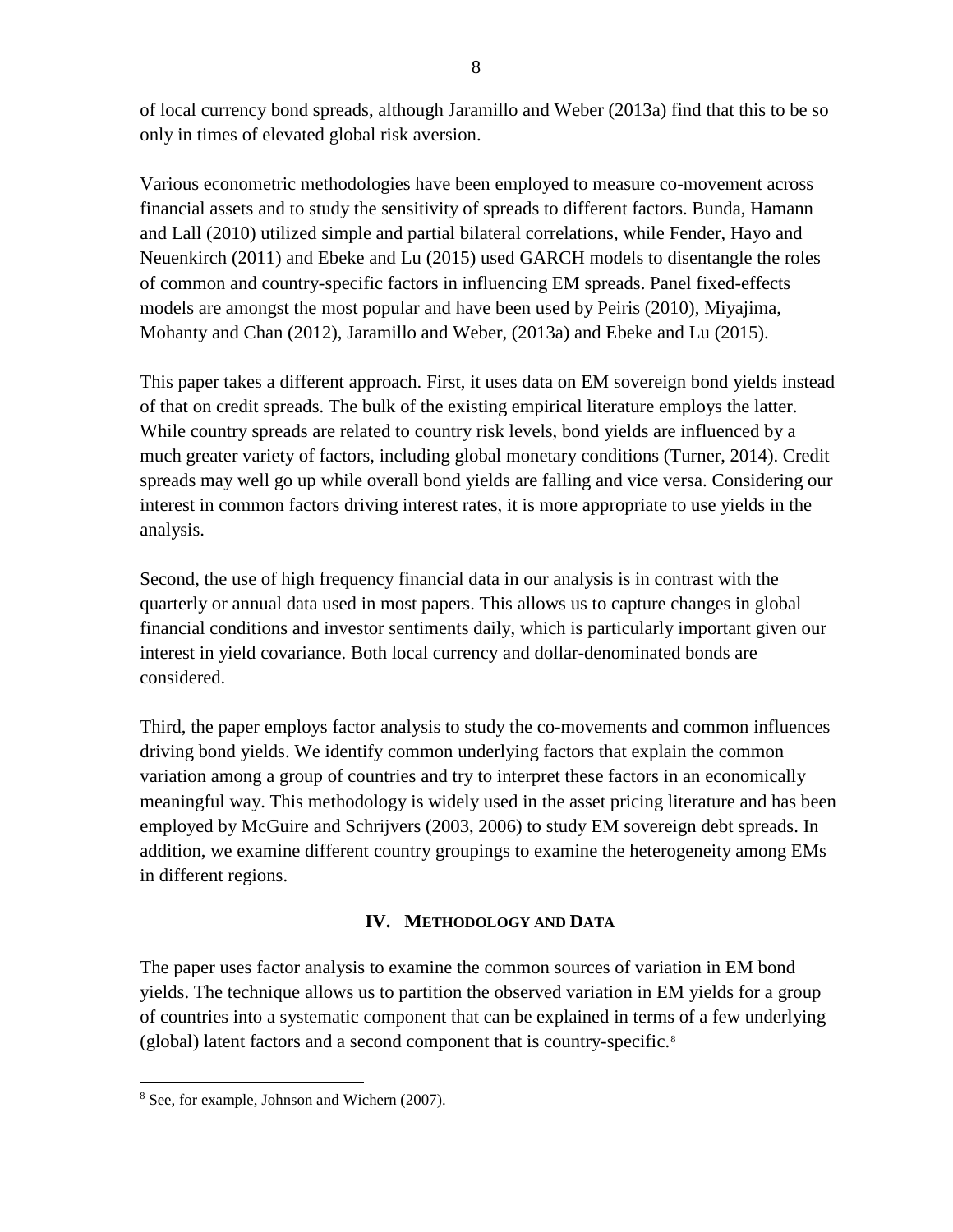In matrix notation, the linear factor model can be expressed as:

$$
X = \mu + L \cdot F + \varepsilon \tag{1}
$$

where X is a p x 1 column vector of observed variables,  $\mu$  the corresponding vector of means, F is a m x 1 vector of unobserved latent factors, and L the p x m matrix of coefficients called factor loadings. In our application, the variables in X are bond indices for a group of EM countries.

The orthogonal factor model with m common factors makes the following assumptions:

 $E(F) = 0$ ;  $Cov(F) = I_m$  $E(\varepsilon) = 0$ ;  $Cov(\varepsilon) = \Psi$ , where  $\Psi$  is a diagonal matrix (2) F and  $\varepsilon$  are independent

The covariance structure implied by the model is given by

$$
\Sigma = Cov(X) = E[(X - \mu)(X - \mu)'] = L.L' + \Psi
$$
  
\n
$$
Var(X_i) = \sigma_{ii} = l_{i1}^2 + \dots + l_{im}^2 + \psi_i = h_i^2 + \psi_i, \text{ i=1,2,...,p}
$$
\n(3)

where, the portion of the variance of the  $X_i^{\text{th}}$  variable contributed by the m common factors is called the  $i^{\text{th}}$  communality,  $h_i^2$ , and is equal to sum of squared factor loadings of variable  $X_i$ on the m common factors. Hence, the total variance of each underlying data series is the sum of the communality  $h_i^2$  and the "uniqueness" or specific component  $\psi_i$ .

In general, the higher the 'communality' component, the larger the proportion of variability explained by the common factors. Also, series that are highly correlated tend to require fewer common factors to explain a significant portion of their variability.

In selecting the common factors, we follow the Kaiser-Guttman rule where factors are added until eigenvalues fall below one. This is essentially a criterion on the amount of variation each additional factor explains, and is used to avoid the construction of too many common factors. The factor loadings are taken as a measure of the degree to which individual bond yields co-move with common factors.

Since factor analysis is a purely statistical approach, it does not offer any guidance as to what the latent common factors represent, making the economic interpretation of the factors an inherently subjective exercise. Therefore, correlations of greater than 0.7 between market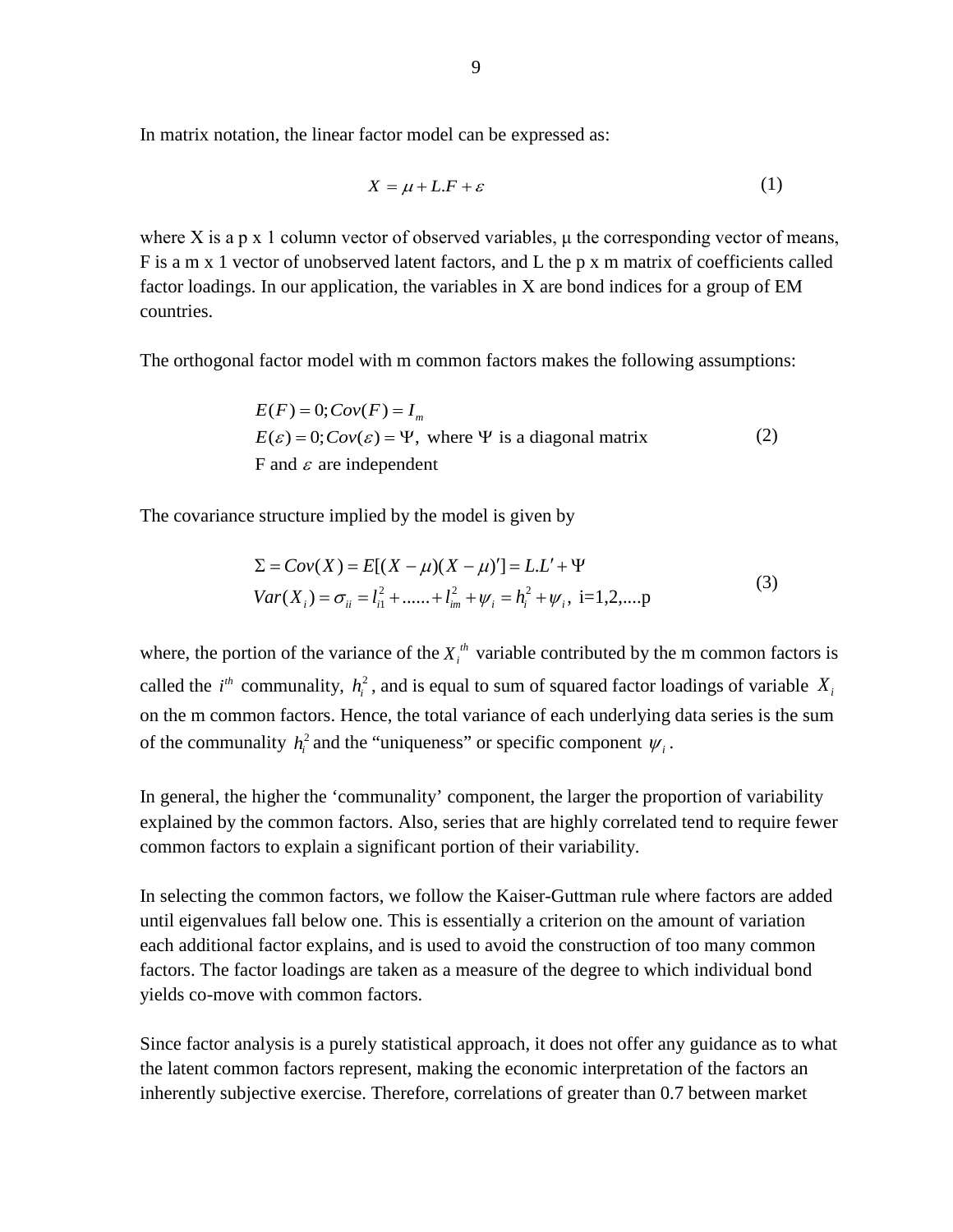variables and common factors are used to provide economic meaning to the common factors. For this purpose, sixteen high-frequency financial market variables in the following categories are used:

- 1. US Dollar interest rates: US 3-month Treasury yield, US 2-year Treasury yield, US 10-year Treasury yield, J.P. Morgan US Treasury Index yield (composite index), Barclays US High Yield corporate bond yield (composite index);
- 2. Euro interest rates: 3-month Euribor, 2-year swap rate, and 10-year swap rate;
- 3. Equity indices: MSCI-Emerging Market index, S&P 500 index, NASDAQ index, FTSE-100 index, and DAX index;
- 4. Liquidity & Volatility indices: Libor-OIS spread, TED spread and the VIX index;
- 5. Commodity price indices: S&P 500 Goldman Sachs Commodity index (a composite index), WTI, Brent, Crude Palm Oil, Copper, Aluminum, Wheat and Soybeans.

The factor model is estimated using daily yields between January 2002 - December 2016 and covers both the pre- and post-crisis periods. The data consist of yield-to-maturity data from country bond indices (GBI-EM Broad and EMBI Global/Diversified) constructed and maintained by J.P. Morgan.<sup>[9](#page-10-0)</sup> The empirical exercise uses dollar-denominated yields of thirteen countries and local currency bond yields of fifteen countries. The former group includes Brazil, Chile, China, Colombia, Indonesia, Malaysia, Mexico, Peru, Philippines, Poland, Russia, South Africa, Turkey, and the latter has Brazil, Chile, China, Colombia, Hungary, India, Indonesia, Korea, Malaysia, Mexico, Poland, Russia, South Africa, Thailand, and Turkey. Since balanced samples were required for factor analysis, a few countries where data was not available for a substantial part of the period covered had to be dropped to prevent a shortening of the sample period.

<span id="page-10-0"></span> <sup>9</sup> The J.P. Morgan Government Bond Index – Emerging Markets (GBI-EM) Indices are benchmarks that track local currency bonds issued by EM governments. The EMBI Global/Diversified are broad EM US-dollar debt benchmarks that include US dollar-denominated Brady bonds, Eurobonds, and traded loans issued by sovereign and quasi-sovereign entities; only instruments denominated in US dollars are considered for inclusion. US dollar instruments where the coupon or redemption payment is linked to an exchange rate are not eligible for inclusion. See J.P. Morgan (2014, 2015).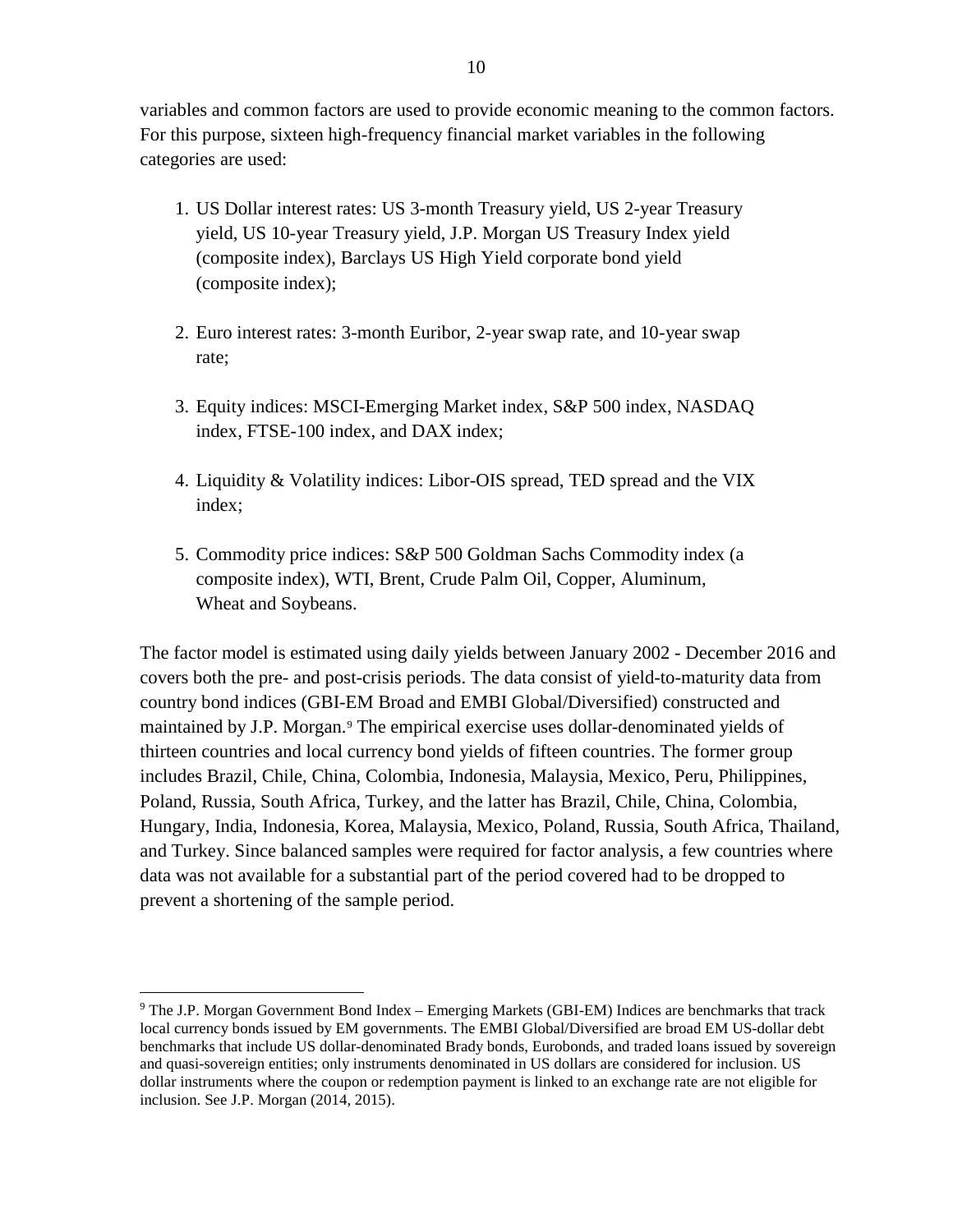#### **V. EMPIRICAL RESULTS**

<span id="page-11-0"></span>The empirical results of the factor analysis presented in Table 1 indicate that a single significant factor drives the common variation in yields on sovereign dollar-denominated debt for the thirteen EM countries in the sample. The single factor F1 explains 79.5 percent  $(10.33 \div 13)$  of the total variability (sum of diagonal elements of the correlation matrix) in sovereign debt yields.

The average uniqueness, that is the part of total variation in each sovereign's debt yield not explained by the common factors, is 0.2 (0.17 excluding China), implying that on average about 80 percent (83 percent excluding China) of the total variability in sovereign dollardenominated debt yields is accounted for by the common factors. The differences in uniqueness or specificity is considerable: ranging from 0.06 for Mexico to 0.62 for China. This means that the common factor accounts for 94 percent of the variation in yields on Mexico's sovereign dollar-denominated debt but only about 38 percent of the variation in similar Chinese yields.

The above results are robust to a regional decomposition. We consider three sub-groups: an Asian group consisting of China, Indonesia, Malaysia, Philippines (sub-group 1); a Latin American cluster composed of Brazil, Chile, Colombia, Mexico, and Peru (sub-group 2); and a third set of countries comprised of Poland, Russia, South Africa, and Turkey (sub-group 3). The factor loadings obtained for each of the three sub-groups are depicted in Tables 2-4.

The results for the sub-groups show that the magnitudes of the loadings on the single factor are broadly like those obtained from the combined sample. However, there is some regional variation in the proportion of total variability explained by the common factor. For the Latin-American countries, common factors account for 86 percent of the total variability in subgroup 2, whereas it is 77 percent for sub-group 3, and 67 percent for the Asian countries in sub-group 1.

Having shown that a single common factor drives the levels of EM dollar-denominated bond yields, we explore the interpretation of this common factor. By construction, the "common factor" is an unobservable composite entity. We use simple correlations with international variables that EMs face, to identify potentially important economic influences on the EM debt yields. As mentioned in Section IV, we correlate the common factors with five sets of variables: US interest rates, Euro-area interest rates, regional and country equity indices, measures of liquidity and volatility, and commodity price indices.

Table 5 presents the correlation results. The single common factor has a high positive correlation (defined as above 0.7) with US and Euro-area interest rates. Not surprisingly, the common factor is highly correlated with the index for US Treasuries and the US Treasury 10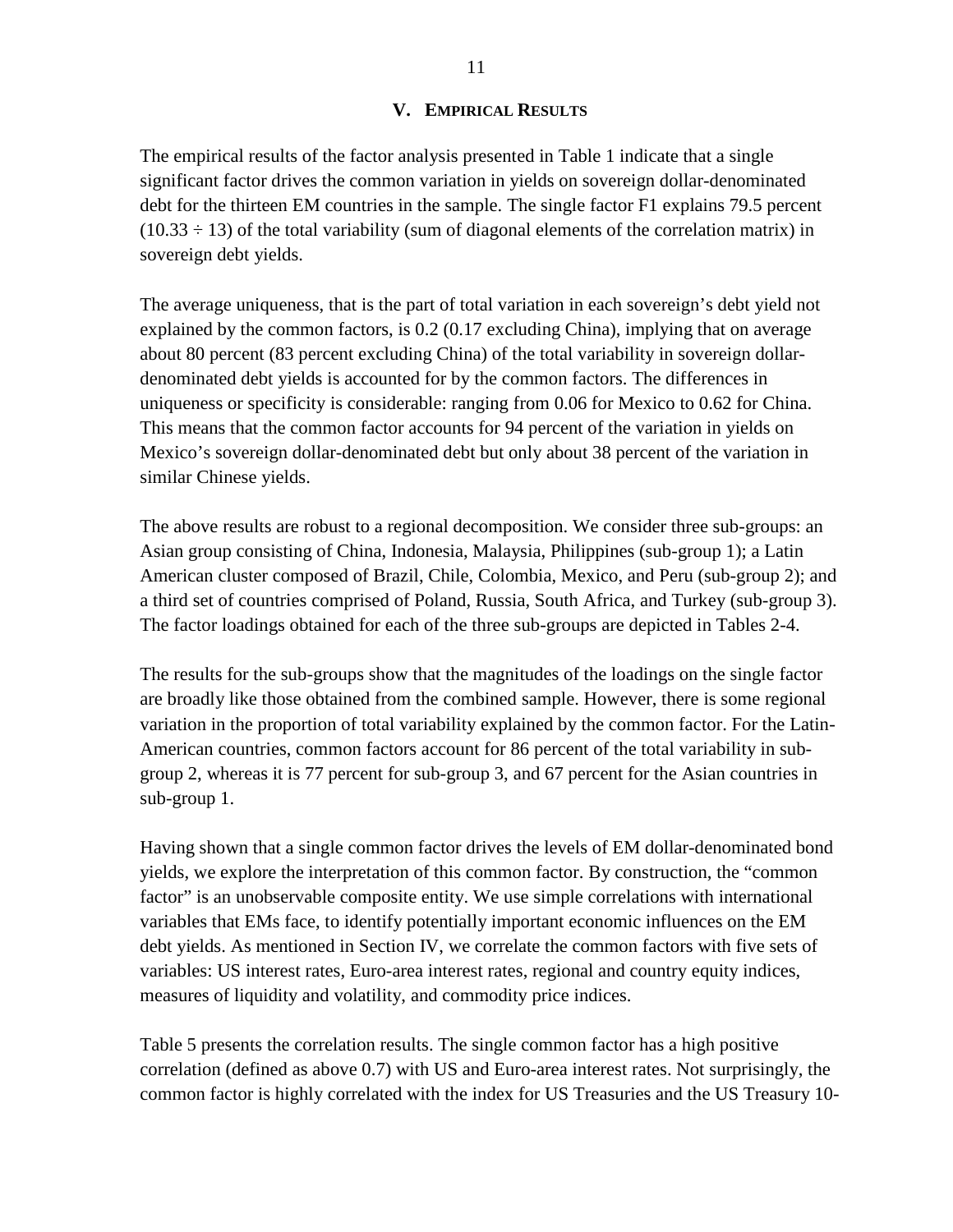year rate. The correlation with the US Treasury 2-year rate is close to 0.7, while the correlation for short-term 3-month rate is lower. Correlations with the Euro-area rates, including the 3-month, 2-year, and 10-year Euribor, are also significant.

These correlations suggest that the US and Euro-area interest rates are important drivers of the yields on EM sovereign bonds. The analysis performed on the sub-groups reveals that the correlations between the common factor and the US and Euro interest rates are broadly similar in the sub-groupings and the combined sample. Furthermore, the Latin American subgroup also exhibits a strong correlation with copper and soybean prices. That said, given the sub-group differences in the proportion of total variability explained by common factors, we see that the US and Euro area rates are more important in influencing the yields on sovereign dollar-denominated debt of the Latin-American countries compared to that for the other two sub-groups.

In contrast to sovereign dollar-denominated debt, the analysis of sovereign local currency debt reported in Table 6 shows that there are three common factors (F1, F2, F3) affecting yields. The variation accounted for by the common factors is 11.068, which is 74 percent  $(11.068 \div 15)$  of the total variability.

There are considerable differences in the "uniqueness measure" or the portion of the total variation in each sovereign yield that is not explained by the common factors. For example, Korea has a uniqueness measure of 0.07 and the three common factors explain 93 percent of the total variation in its sovereign local currency debt yield, whereas at the other extreme is South Africa with a uniqueness measure of 0.59 with only 41 percent of its yield variation explained by the common factors.<sup>[10](#page-12-0)</sup> Korea, Mexico, Chile, Poland, Indonesia, and Colombia are countries with uniqueness measures of less than 0.2, and hence where the common factors have the strongest influence. Common factors are of less importance in India, Brazil, Turkey, Thailand and Hungary where the uniqueness measures lie between 0.2 and 0.3, and of least importance in South Africa, Russia, China, and Malaysia which have uniqueness measures greater than 0.3.

The first factor, which we call the international interest rate factor, accounts for about 63 percent of the variability accounted for by common factors. Nine countries have relatively large loadings (greater than 0.7) on factor 1: Indonesia, Korea and Thailand in Asia; Chile, Colombia, Mexico in Latin America, and Hungary, Poland, and Turkey in Eastern Europe. As shown in Table 7, the international factor is highly positively correlated with US and Euro-area yields, implying that US and European rates (and hence their monetary policies), have a strong influence on local currency debt yields in these nine countries. This suggests

<span id="page-12-0"></span><sup>&</sup>lt;sup>10</sup> For ease of exposition, we sometimes use "common variation" or "common variance" to refer to the "yield variability accounted for by common factors."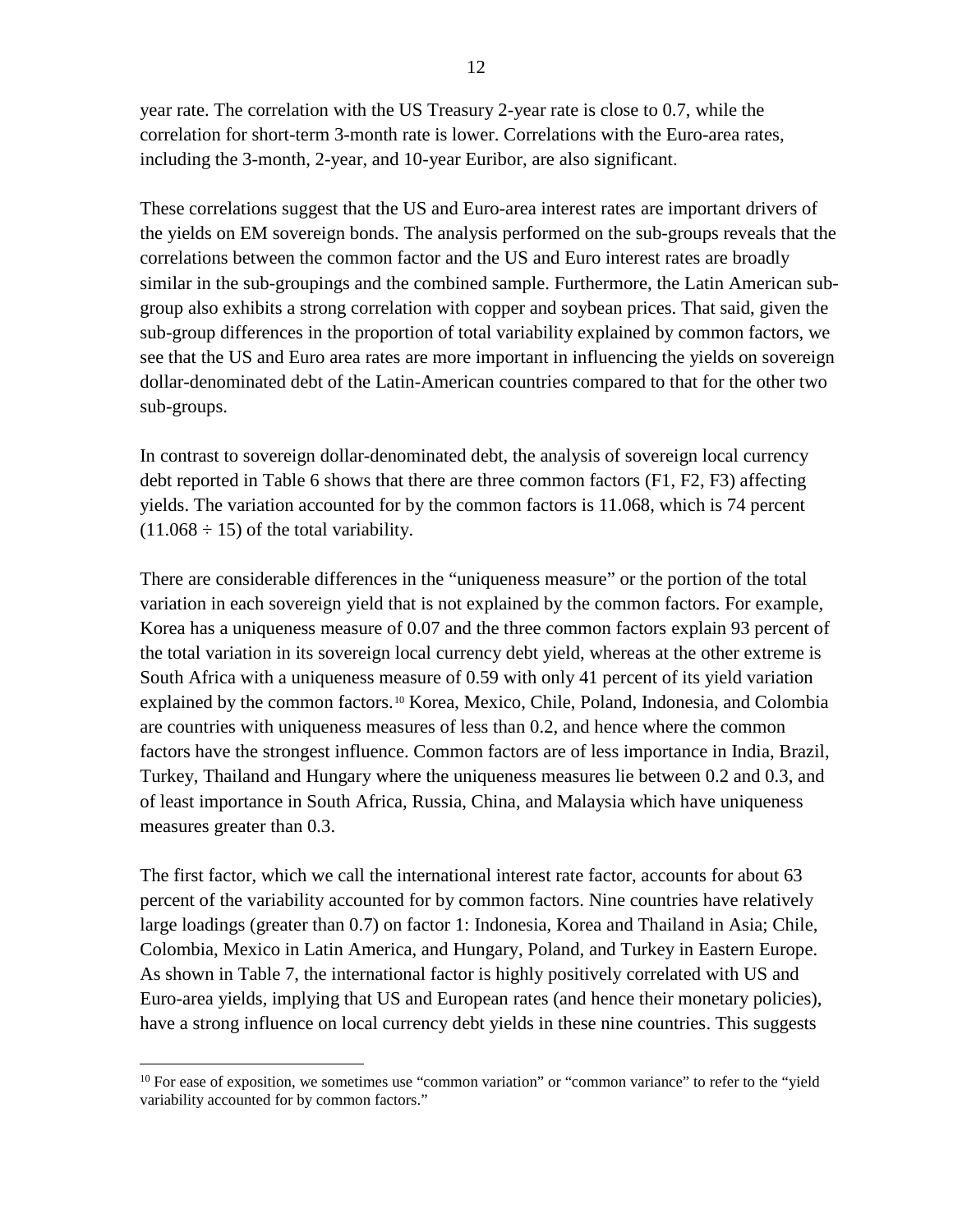that despite having flexible exchange rates as a buffer, the domestic monetary conditions (sovereign local currency yields) in these EMs are importantly influenced by US and Euroarea monetary policies. It is worth noting that as expected the international interest rates explain a larger proportion of the total variability in the yields on EM sovereign dollardenominated debt (80 percent) than that in EM sovereign local currency debt (46 percent  $=$ 74 percent x 63 percent).

Factor 2 accounts for 24 percent of the variability explained by the common factors, and is negatively correlated with the S&P GSCI commodity index, and the price indices for copper and crude-oil (Brent). This factor, which we call the commodities factor, has relatively high positive loadings (greater than 0.5) from Brazil, Malaysia, Russia, and South Africa, and negative loadings (less than -0.5) from Chile. It means that high commodity prices are associated with low values for factor 2, which in turn implies low interest rates (relative to average rates for each country) in Brazil, Malaysia, Russia, and South Africa.

Factor 3 explains 13 percent of the variability due to common factors, and China and India are the only countries with loadings of about 0.7 on it. Table 7 shows that factor 3 is not highly correlated with any of the variables mentioned in Section IV. And since China and India are the only countries with high loadings on factor 3, it may be interpreted as an emerging China-India factor.

To examine the evolution of EM bond market integration and the effects of the global financial crisis, the factor analysis was carried out sequentially over the period 2004-2016. The results are presented in Figures 6 and 7, and in Tables 8 and 9. Figure 6 reveals that EM dollar-denominated debt had three factors explaining the "common variation" in the 2004- 2008 period, and that by the year 2013, factor 1, the international interest rate factor, had become dominant and was the single factor accounting for the common variation. Table 8, splits the data into pre-crisis (2004-2008) and post-crisis (2009-2016) periods, and shows that the global financial crisis did not impede the growing influence of international interest rates on EM dollar-denominated debt and that in the post-crisis period factor 1 accounted for about 92 percent of the common variance. In addition to the greater international integration of emerging bond markets over the period considered, to some extent the dominance of factor 1 maybe a reflection of the global financial crisis as a systemic shock to the international economy.

The story for EM local currency debt is somewhat similar. Figure 7 shows that four or five factors explained the common variation during the period 2005-2015, but that only three factors were needed by the end of 2016. And importantly, the proportion of common variation explained by factor 1 (international dollar and euro interest rates) rose from 33 percent in 2009 to 63 percent in 2016. Table 9 shows that factor 1 (international interest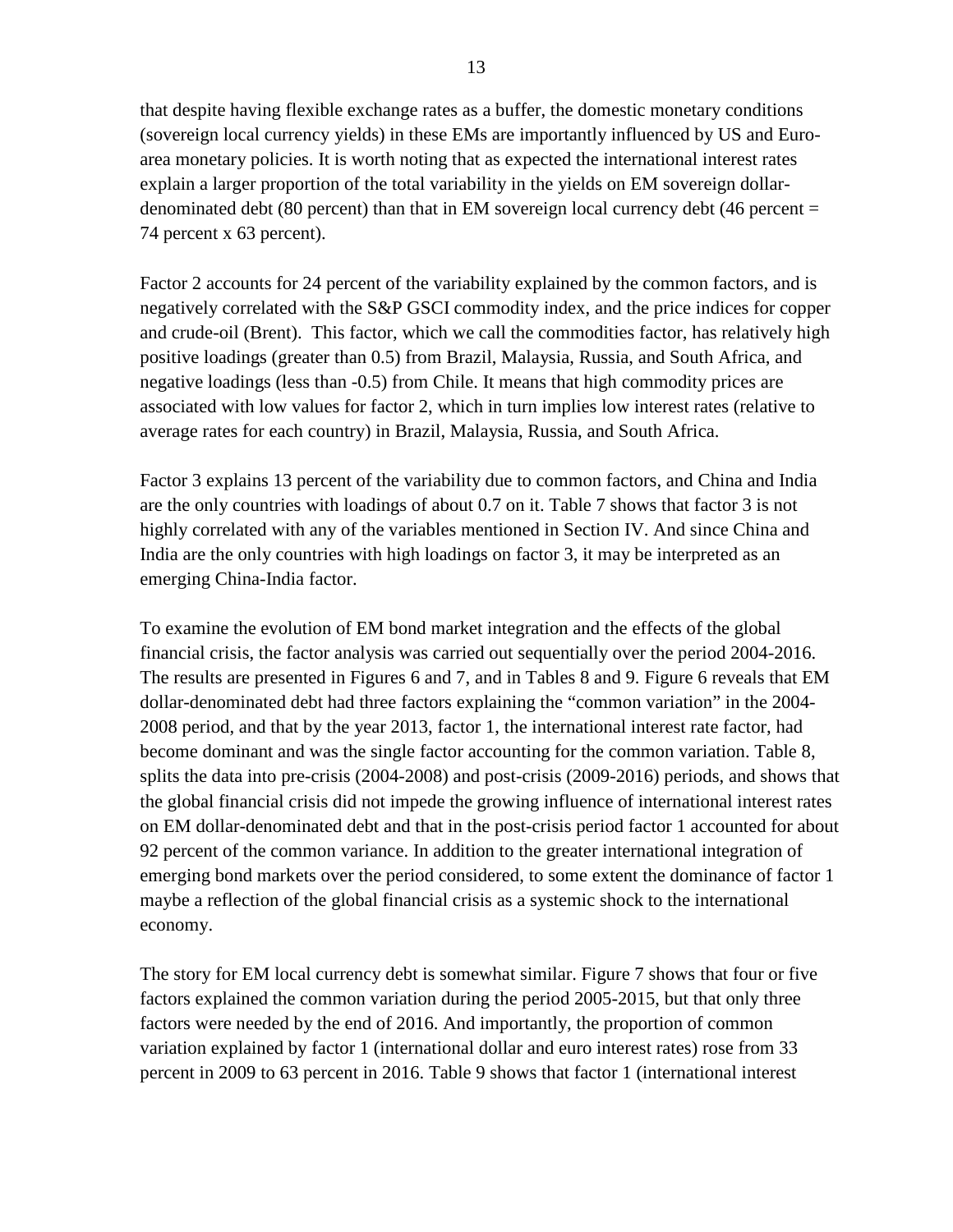rates) and factor 2 (commodity prices) together accounted for 71 percent of the common variation in the pre-crisis period, and this rose to 84 percent in the post-crisis period.

#### **VI. CONCLUSION**

<span id="page-14-0"></span>EM bond markets have continued to develop and become a global asset class. Global investors have channeled funds through asset managers to increase exposure to EM bond markets for various reasons, some of which are structural (such as diversification benefits, improvements in sovereign credit quality), while others are more cyclical in nature. Easy borrowing conditions in global markets have been a key cyclical factor, encouraging foreign investors to increase their exposure to EM interest rate risk, currency risk, and liquidity risk (Sobrun and Turner, 2015). Thus, the movement of foreign investors into EM bond markets partly relates to global monetary conditions. During the years of ample capital inflows, EM domestic bond yields fell, credit growth was rapid, and EM currencies appreciated (BIS, 2014). However, common global shocks can lead to "risk-off" periods and heightened selling pressure on EM bonds when investors shed risk. Indeed, EM debt funds came under significant selling pressure following the May 2013 announcement of the Fed's QE tapering, as well as during the market turbulence episode in August 2015.

This paper uses factor analysis to investigate the co-movement of EM sovereign bond yields and international interest rates. It shows that EM dollar-denominated sovereign debt markets are quite integrated, and a single factor that is highly correlated with US and Euro-area interest rates explains over 80 percent of the total variation in EM yields. While EM local currency bond markets are less integrated than the dollar-denominated market, they are nonetheless considerably influenced by US and Euro-area interest rates. Three common factors account for almost three-quarters of the total variation in EM sovereign local currency yields, and the most important common factor that accounts for 63 percent of the common variability (and 46 percent of total variability) is highly correlated with US and Euro-area interest rates. This suggests that US and Euro-area monetary policies are an important influence on the rates at which EM sovereigns can borrow. And this importance is likely to increase as local currency EM bond markets develop and become more open to cross-border flows. Foreign investor participation has already risen extensively and is likely to continue.

An important implication is that as EM domestic bond markets integrate further internationally and as investors and issuers are better able to borrow, hedge, and arbitrage across countries and currencies, local currency markets are likely to become more liquid but with a heightened sensitivity to external events—shocks from larger markets like the US and Eurozone may be propagated more quickly and have wider global effects. Further, as bond markets develop and cross-border links become more important, issuance of sovereign and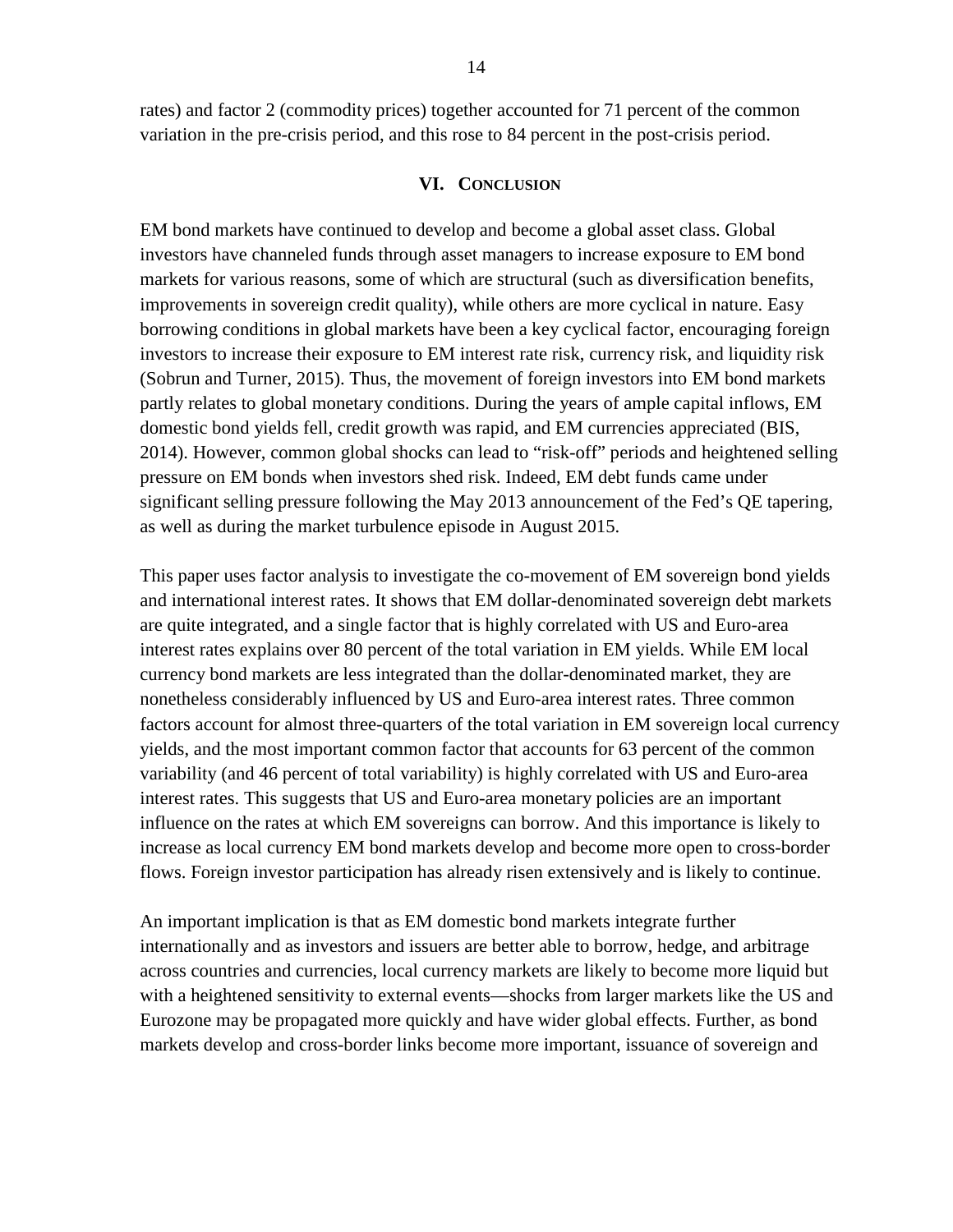corporate debt in local currencies will have benefits but may raise new challenges, with repercussions for EM debt levels, currency mismatches, and issues related to original sin.[11](#page-15-0)

To mitigate the risk of increased volatility that typically goes hand in hand with integration, local currency markets could be supported by various measures. Firstly, a broadening and deepening of the investor base of domestic nonbanks such as insurance companies, pension funds, and investment funds could prove helpful. Such domestic institutional investors can enhance the liquidity of capital markets and step-in to partly offset pressures during episodes of capital outflows.

The fact that local currency issuance reduces currency mismatches might create an impression of stability that is only partly true: a flight out of local currency bonds can still create extensive balance of payments pressures. Thus, reserve adequacy measures should also incorporate stress scenarios of the rollover risk from foreign investor holdings of domestic currency bonds. Macro-prudential and capital flow management measures could be considered to deal with sovereign foreign exchange liquidity risk and to influence the composition of the inflows: (i) higher reserve requirements, either on short-term external liabilities or on liabilities to non-resident investors; (ii) minimum holding period for bonds, particularly for foreign investors in local currency bond markets; and (iii) taxes on foreign bond inflows.

<span id="page-15-0"></span> $11$  See, for example, Eichengreen and Hausmann (2005), Eichengreen, Hausmann, and Panizza (2007), and references therein.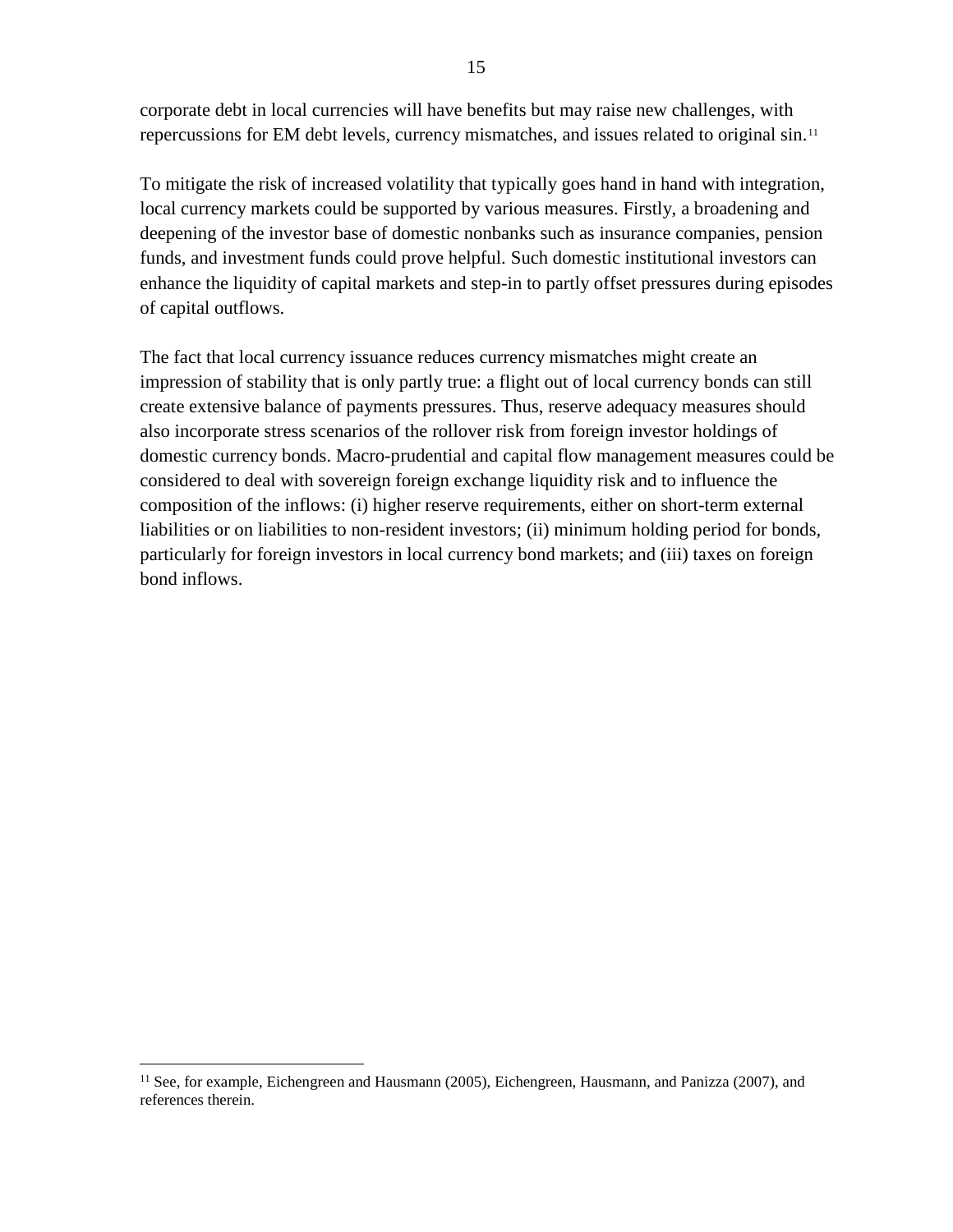#### **References**

Arteta, Carlos, M. Ayhan Kose, Franziska Ohnsorge and Marc Stocker, 2015, "The Coming U.S. Interest Rate Tightening Cycle: Smooth Sailing or Stormy Waters?" World Bank Policy Research Note PRN/15/02, (Washington, DC: World Bank).

Bank for International Settlements, 2014, "The Transmission of Unconventional Monetary Policy to the Emerging Markets," August, (Basel: BIS).

Bae, Kee-Hong, 2012, "Determinants of Local Currency Bonds and Foreign Holdings: Implications for Bond Market Development in the People's Republic of China," ADB Working Paper Series on Regional Economic Integration 97, (Manila: ADB).

Basu, Kaushik, Barry Eichengreen, and Poonam Gupta, 2014, "From Tapering to Tightening: The Impact of the Fed's Exit on India," World Bank Policy Research Working Paper No. 7071, (Washington, DC: World Bank).

Bernanke, Ben S., 2015, "Federal Reserve Policy in an International Context," Paper presented at the 16<sup>th</sup> Jacques Polak Annual Research Conference, IMF, Washington DC, USA, (November 5-6).

Blanchard, Olivier, Jonathan D. Ostry, Atish R. Ghosh and Marco Chamon, 2016, "Capital Flows: Expansionary or Contractionary," *American Economic Review*, 106 (5), pp. 565-69.

Borio, Claudio, 2014, "The Financial Cycle and Macroeconomics: What have We Learnt," *Journal of Banking and Finance*, 45, pp. 182-198.

Bruno, Valentina, and Hyun Song Shin, 2015, "Cross-Border Banking and Global Liquidity," *Review of Economic Studies*, 82, pp. 535-564.

Bunda, Irina, A. Javier Hamann, and Subir Lal, 2010, "Correlations in EM Bonds: The Role of Local and Global Factors," IMF Working Paper No. 10/6, (Washington, DC: IMF).

Cerutti, Eugenio, Stijn Claessens, and Andrew Rose, 2017, "How Important is the Global Financial Cycle? Evidence from Capital Flows," BIS Working Paper No. 661, (Basel: BIS).

Chari, Anusha, Karlyle D. Stedman, and Christian Lundblad, 2017, "Taper Tantrums: QE, its Aftermath and EM Capital Flows," Working Paper, (Chapel Hill, NC: University of North Carolina).

Choi, Woon Gyu, Taesu Kang, Geun-Young Kim, and Byongju Lee, 2017, "Global Liquidity Transmission to Emerging Market Economies and Their Policy Responses," *Journal of International Economics*, 109, pp. 153-166.

Crockett, Andrew, 2001, "Monetary Policy and Financial Stability," Fourth HKMA Distinguished Lecture, Hong Kong, February 13.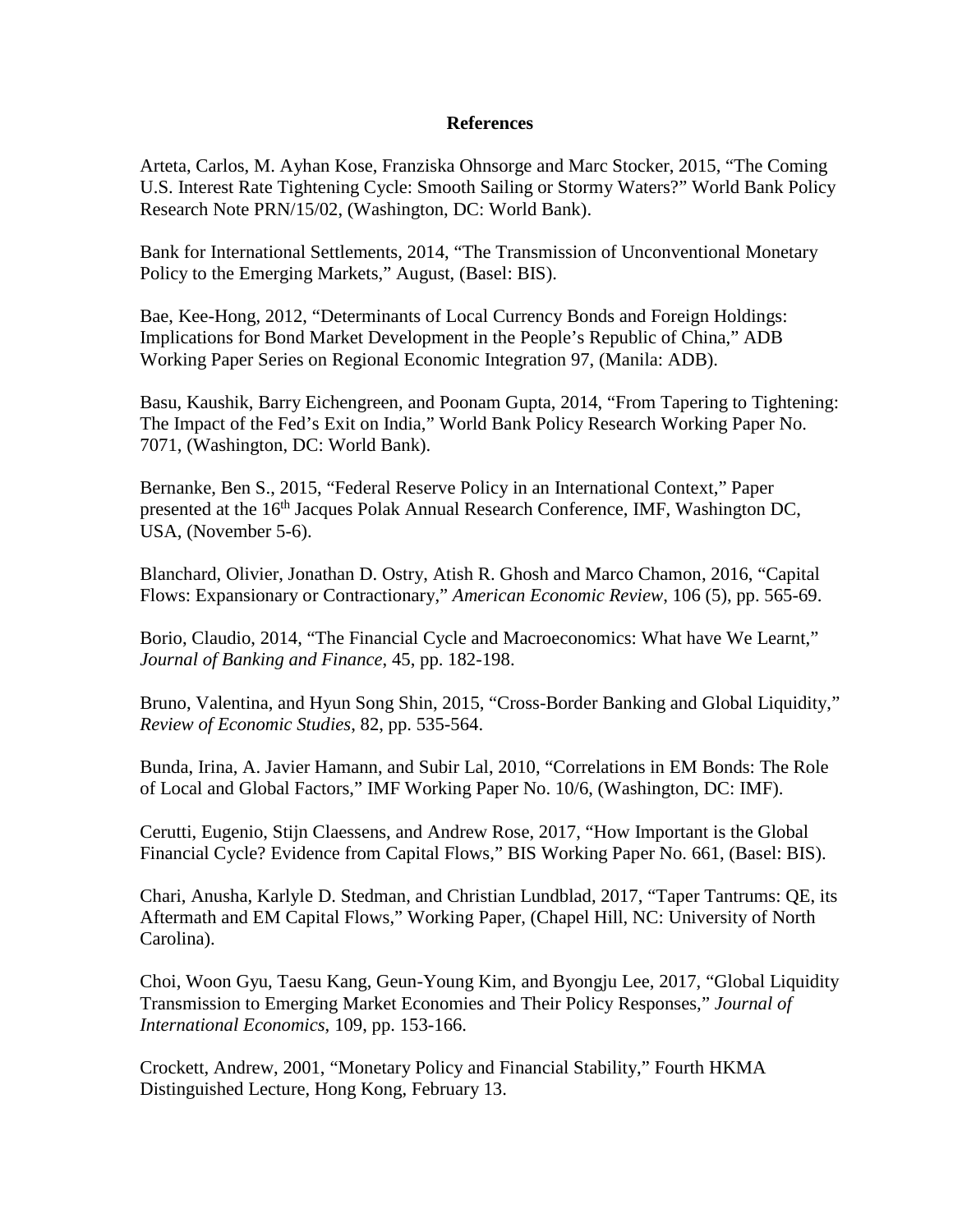Disyatat, Piti, and Phurichai Rungcharoenkitkul, 2016, "Financial Globalization and Monetary Independence," BIS Paper 88, (Basel: Bank for International Settlements).

Drehmann, Mathias, Claudio Borio, and Kostas Tsatsaronis, 2012, Characterizing the Financial Cycle: Don't Lose Sight of the Medium Term! BIS Working Paper No. 317, (Basel: BIS).

Ebeke, Christian, and Yinqiu Lu, 2015, "Emerging Market Local Currency Bond Yields and Foreign Holdings in the Post-Lehman Period – A Fortune or Misfortune" *Journal of International Money and Finance*, 59, pp. 203-219.

Edwards, Sebastian, 2015, "Monetary Policy Independence under Flexible Exchange Rates: An Illusion? *The World Economy*, pp. 773-787.

Eichengreen, Barry, and Ricardo Hausmann (eds.), 2005, *Other People's Money: Debt Denomination and Financial Instability in EM Economies* (Chicago: University of Chicago Press).

Eichengreen, Barry, Ricardo Hausmann, and Ugo Panizza, 2007, "Currency Mismatches, Debt Intolerance, and Original Sin," in Sebastian Edwards (ed.), *Capital Controls and Capital Flows in Emerging Economies: Policies, Practices and Consequences*, (Chicago: University of Chicago Press), pp. 121-169.

Fender, Ingo, Bernd Hayo, and Matthias Neuenkirch, 2012, "Daily Pricing of Emerging Market Sovereign CDS Before and During the Global Financial Crisis," *Journal of Banking and Finance*, Vol. 36, Issue 10, pp. 2786-2794.

Filardo, Andrew, Hans Genberg and Boris Hofmann, 2016, "Monetary Analysis and the Global Financial Cycle: An Asian Central Bank Perspective," *Journal of Asian Economics*,  $46(C)$ , pp. 1-16.

Fischer, Stanley, 2016, "U.S. Policy from an International Perspective," Remarks at 20<sup>th</sup> Annual Conference of the Central Bank of Chile, Santiago, Chile, (November 11).

Fratzscher, Marcel, Marco Lo Duca, and Roland Straub, 2017, "On the International Spillovers of US Quantitative Easing," *Economic Journal*, forthcoming.

Goldberg, Linda, and Signe Krogstrup, 2017, "International Capital Flow Pressures," mimeo, September, (Washington, DC: IMF).

Gopinath, Gita, 2017, "Rethinking Macroeconomic Policy: International Economy Issues," Paper presented at conference on "Rethinking Macroeconomic Policy IV" organized by the Peterson Institute for International Economics.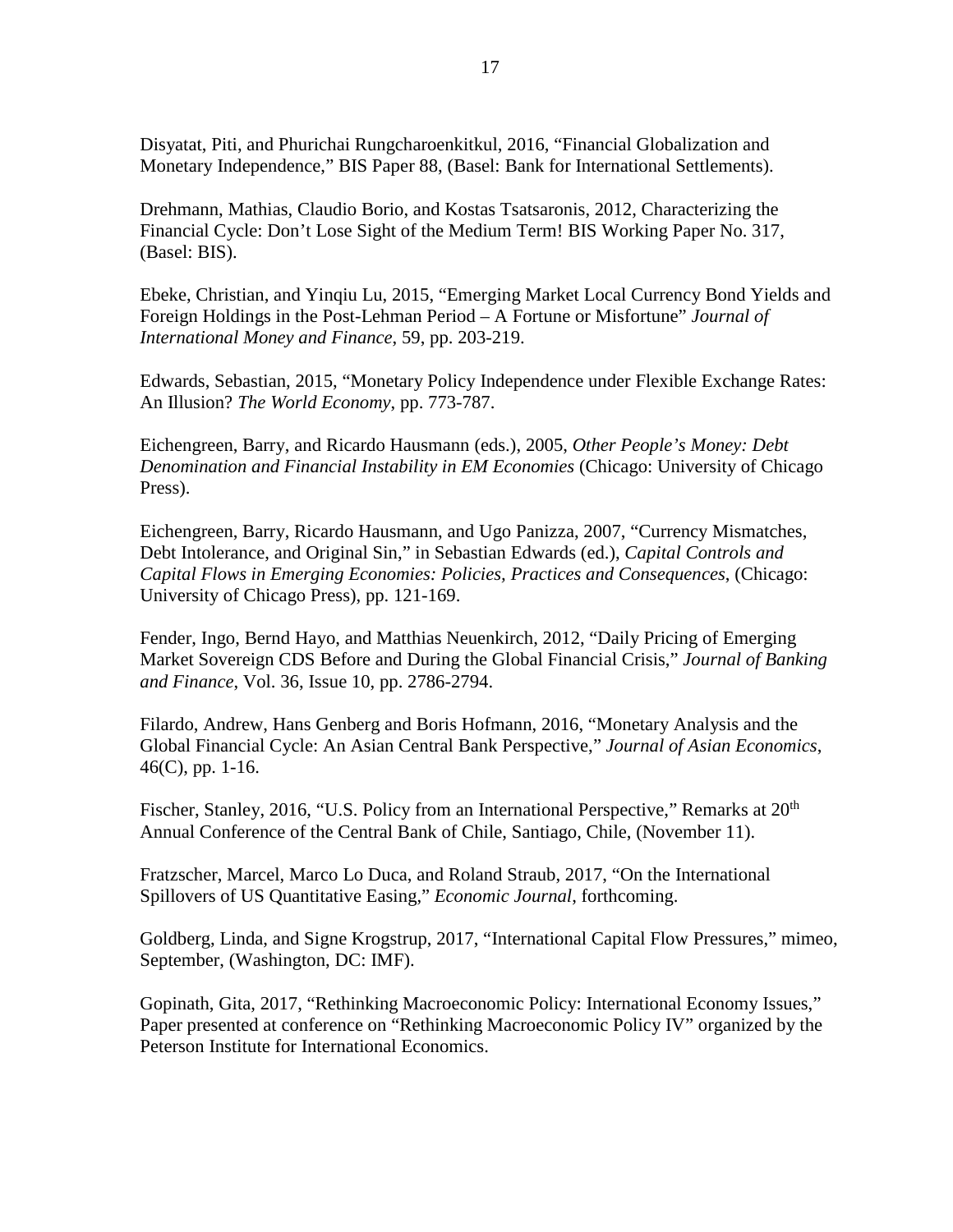Goswami, Mangal, and Sunil Sharma, 2011, "The Development of Local Debt Markets in Asia," in M. Kawai and E. S. Prasad (editors), *Asian Perspectives on Financial Sector Reforms and Regulations*, (Washington, D.C.: Brookings Institution Press). Also, issued as IMF Working Paper 11/132, June 2011.

Ibrahim, Muhammad bin, 2017, "Monetary Policy Autonomy: Intricacies, Instruments, and Independence," Remarks at the Bank Negara Malaysia Conference on Monetary Policy, Kuala Lumpur, Malaysia, (24 July 2017).

International Monetary Fund, 2016, "Development of Local Currency Bond Markets: Overview of Recent Developments and Key Themes" Staff Note for the G20 IFAWG, Seoul, June 20, 2016.

International Monetary Fund, 2017a, "Are Countries Losing Control of Domestic Financial Conditions?" Ch. 3 in *Global Financial Stability Report*, (April).

International Monetary Fund, 2017b, "Is Growth at Risk?" Ch. 1 in *Global Financial Stability Report*, (October).

J.P. Morgan, 2014, "Government Bond Index—Emerging Markets Family of Indices," *Global Index Research*, (June).

J.P. Morgan, 2015, "EMBI Global and EMBI Global Diversified—Rules and Methodology," *Global Index Research*, (December).

Jaramillo, Laura, and Anke Weber, 2013a, "Bond Yields in Emerging Economies: It Matters What State You Are In," *Emerging Markets Review,* 17, pp. 169-185.

Jaramillo, Laura, and Anke Weber, 2013b, "Global Spillovers into Domestic Bond Markets in Emerging Market Economies," IMF Working Paper No. 13/264, (Washington, DC: IMF).

Johnson, Richard A., and Dean W. Wichern, 2007, *Applied Multivariate Statistical Analysis*, Sixth edition, (Upper Saddle River, NJ: Pearson Prentice Hall).

McGuire, Patrick, and Martijn A. Schrijvers, 2003, "Common Factors in Emerging Markets," *BIS Quarterly Review*, December, (Basel: BIS).

McGuire, Patrick, and Martijn A. Schrijvers, 2006, "Common Factors in Euro-denominated Emerging Market Bond Spreads," *International Finance Review,* 6, pp. 261-280.

Minsky, Hyman, 1992, "The Financial Instability Hypothesis," Levy Institute Working Paper No. 74, (New York: Bard College).

Miranda-Agrippino, Silvia, and Hélène Rey, 2015, "World Asset Markets and the Global Financial Cycle," NBER Working Paper No. 21722, (Cambridge, MA: NBER).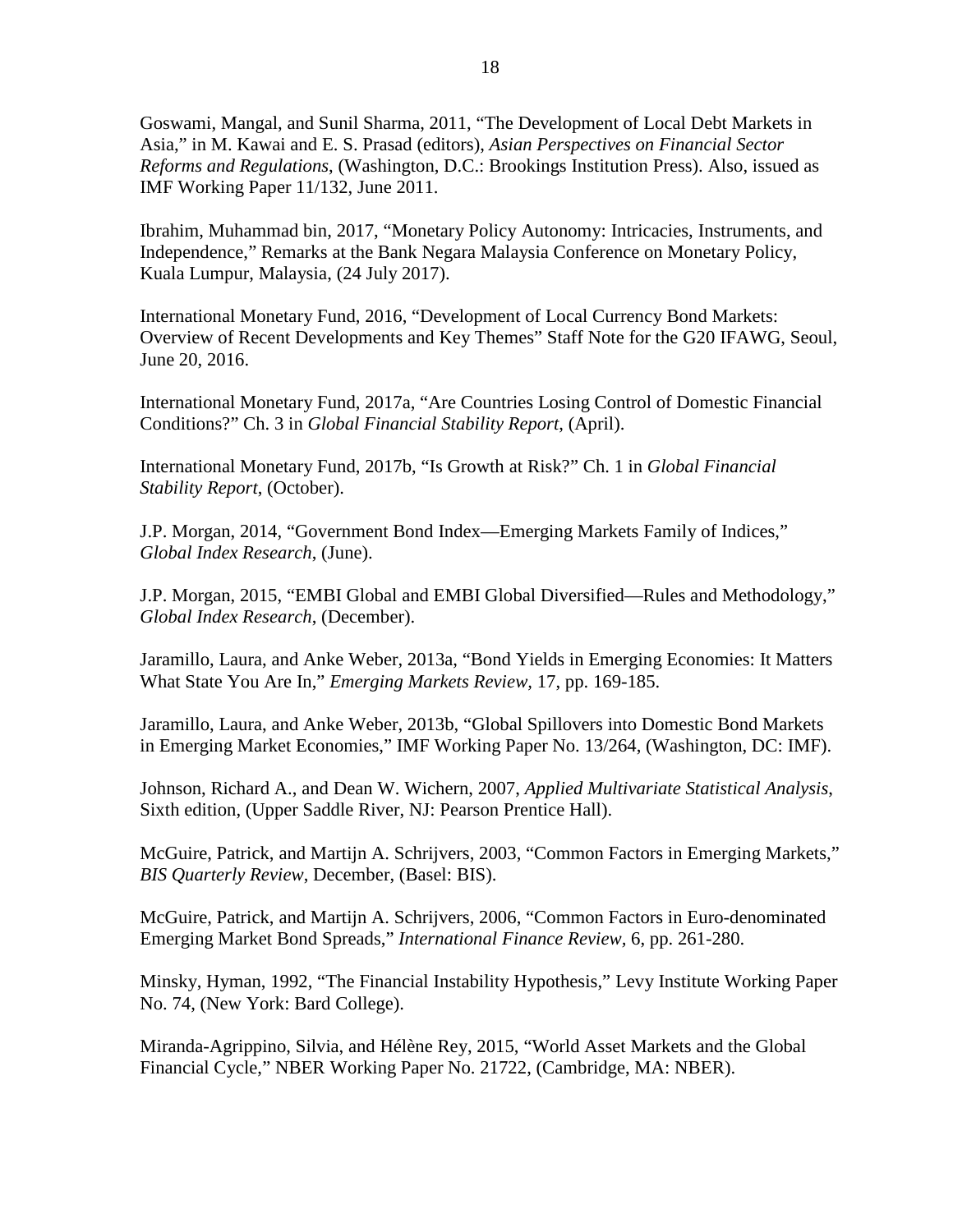Mishra, Prachi, and Raghuram Rajan, 2016, "Rules of the Monetary Game," Reserve Bank of India Working Paper, No. 4, (Mumbai: RBI).

Mohan, Rakesh, and Muneesh Kapur, 2014, "Monetary Policy Coordination and the Role of Central Banks," IMF Working Paper No. 14/70, (Washington, DC: IMF).

Moore, Jeffrey, Sunwoo Nam, Myeongguk Suh, and Alexander Tepper, 2013, "Estimating the Impacts of US LSAPs on Emerging Market Economies' Local Currency Bond Markets," Federal Reserve Bank of New York Staff Report 595, (New York, NY: New York Fed).

Miyajima, Ken, Madhusudan Mohanty, and Tracy Chan, 2012, "Emerging Market Local Currency Bonds: Diversification and Stability," BIS Working Paper No. 391, (Basel: BIS).

Nier, Erlend, Tahsin S. Sedik, and Tomas Mondino, 2014, "Gross Capital Flows to EMs: Can the Global Financial Cycle be Tamed?" IMF Working Paper No. 14/196, (Washington, DC: IMF).

Obstfeld, Maurice, 2015, "Trilemmas and Trade-Offs: Living with Financial Globalization," BIS Working Paper 480 (Basel: BIS).

Obstfeld, Maurice, Jonathan D. Ostry, and Mahvash S. Qureshi, 2017, "A Tie That Binds: Revisiting the Trilemma in Emerging Market Economies," IMF Working Paper No. 17/130, (Washington, DC: IMF).

Peiris, Shanaka, J., 2010, "Foreign Participation in EM Local Currency Bond Markets," IMF Working Paper No. 10/88, (Washington, DC: IMF).

Powell, Jerome H., 2013, "Advanced Economy Monetary Policy and EM Economies," Speech at Asia Economic Policy Conference, Federal Reserve Bank, San Francisco, CA (November 4).

Powell, Jerome H., 2017, "Prospects for EM Economies in a Normalizing Global Economy," Speech at Institute for International Finance, Washington, DC (October 12).

Rajan, Raghuram, 2013, "A Step in the Dark: Unconventional Monetary Policy after the Crisis," Andrew Crockett Memorial Lecture, (Basel: BIS).

Rajan, Raghuram, 2014, "Concerns about Competitive Monetary Easing," Remarks at the Bank of Japan – Institute for Monetary and Economic Studies Conference on Monetary Policy in a Post-Financial Crisis Era, Tokyo, May 28.

Rey, Hélène, 2013, "Dilemma not Trilemma: The Global Financial Cycle and Monetary Policy Independence," Paper presented at the Jackson Hole Symposium, Wyoming, August.

Rey, Hélène, 2016, "International Channels of Transmission of Monetary Policy and the Mundellian Trilemma," *IMF Economic Review*, 64 (1): 6-35.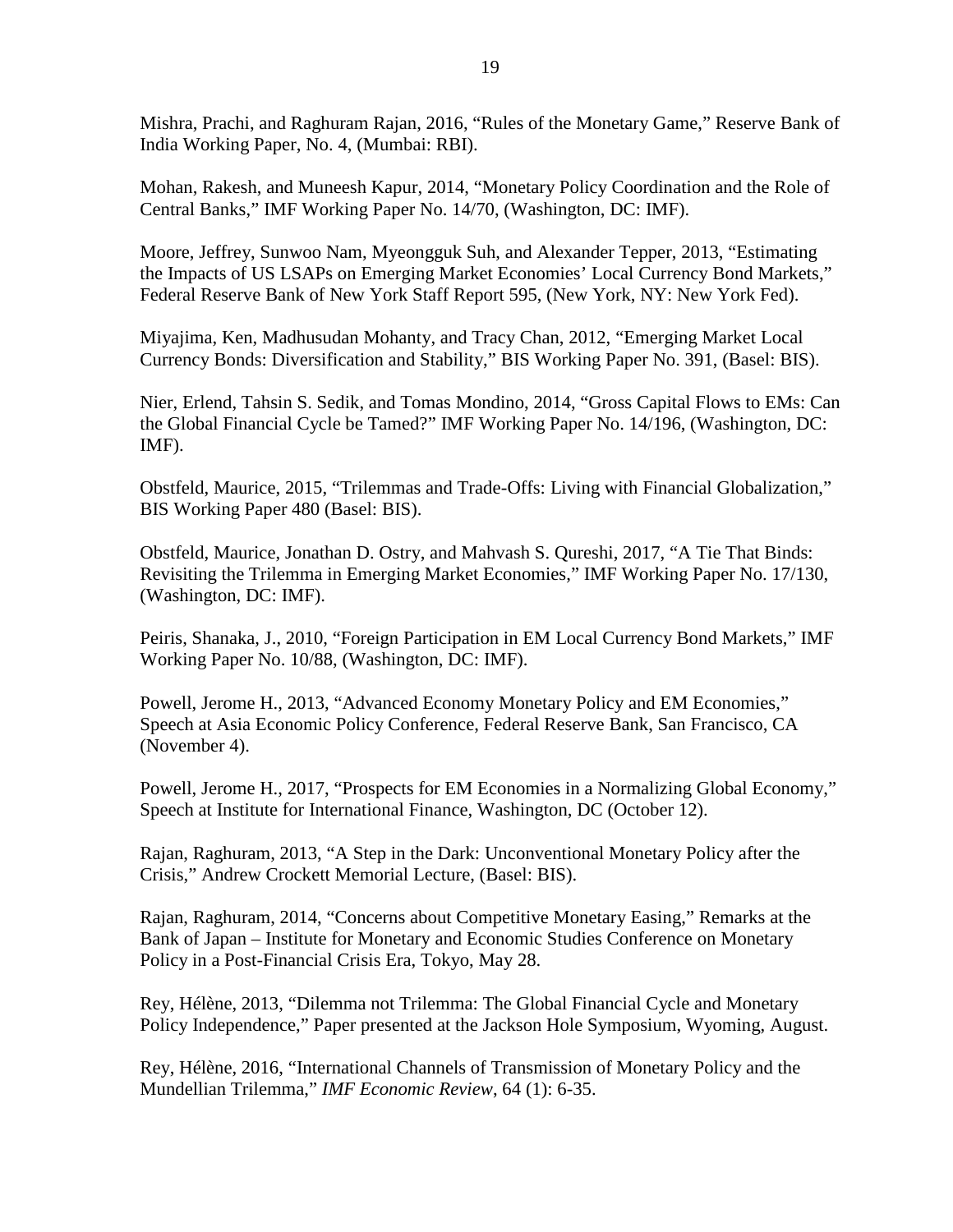Ricci, Luca A., and Wei Shi, 2016, "Trilemma or Dilemma: Inspecting the Heterogeneous Response of Local Currency Interest Rates to Foreign Rates," IMF Working Paper No. 16/75, (Washington, DC: IMF).

Shin, Hyun Song, 2012, Global Banking Glut and Loan Risk Premium, *IMF Economic Review*, 60 (2), pp. 155-192.

Singh, Manmohan, and Haobin Wang, 2017, "Central Bank Balance Sheet Policies and Spillovers to Emerging Markets," IMF Working Paper No. 17/172, (Washington, DC: IMF).

Sobrun, Jhuvesh, and Philip Turner, 2015, "Bond Markets and Monetary Policy Dilemmas for the Emerging Markets," BIS Working Paper No. 508, (Basel: BIS).

Sutherland, Alan, 1996, "Financial Market Integration and Macroeconomic Volatility", *Scandinavian Journal of Economics,* 4, pp. 521-539.

Turner, Philip, 2014, "The Global Long-Term Interest Rate, Financial Risks and Policy Choices in EMEs," BIS Working Paper No. 441, (Basel: BIS).

Yellen, Janet, 2015, Remarks at the Federal Open Market Committee (FOMC) Press Conference, September 17.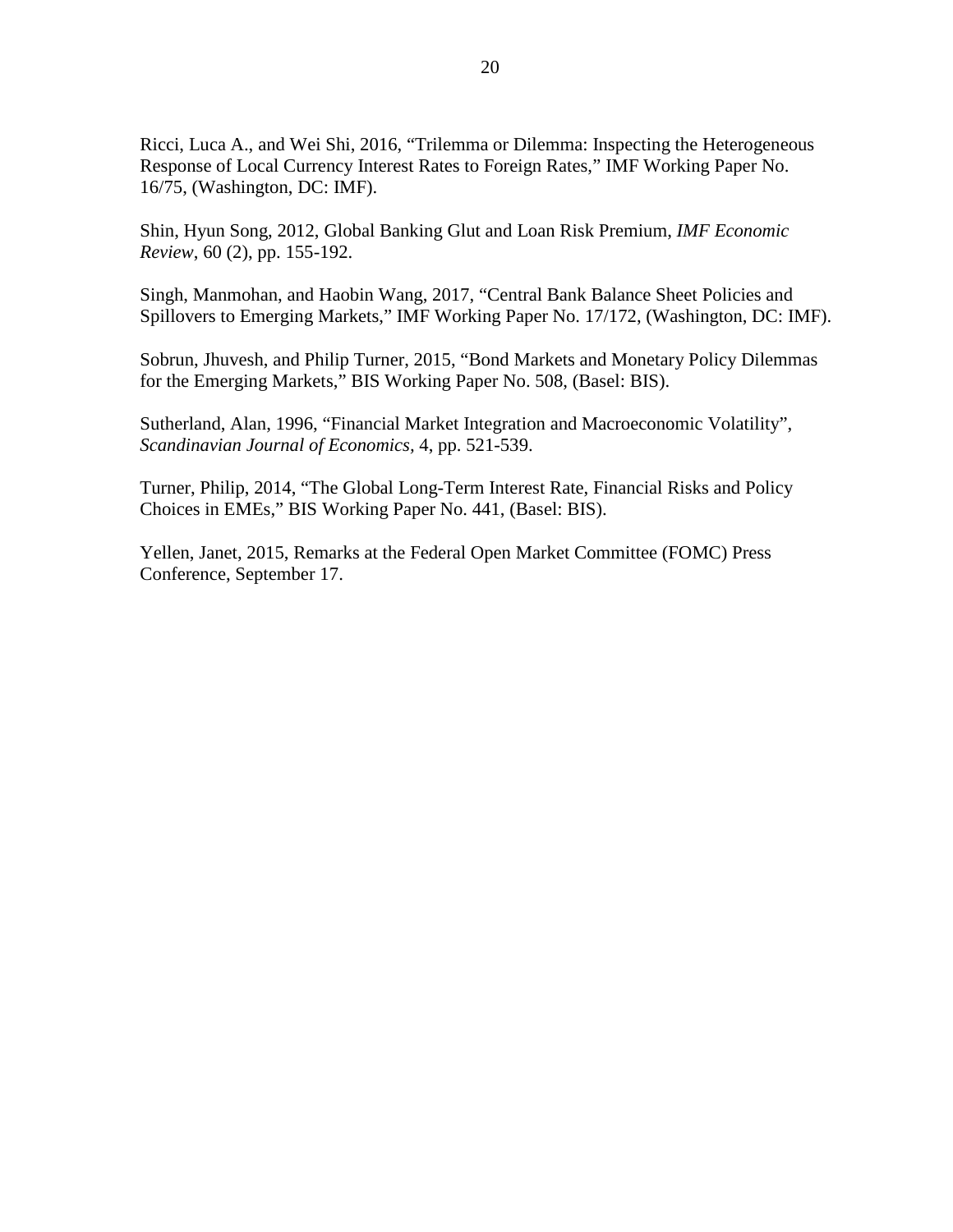<span id="page-21-0"></span>

#### **Figure 1: Net inflows into emerging market bonds**

Note: Hard currency denotes funds that invest 75 percent or more in debt denominated in the following currencies: US Dollar, Euro, British Pound, Swiss Franc, Japanese Yen, Canadian Dollar, Australian Dollar, and Swedish Krona.

#### <span id="page-21-1"></span>**Figure 2: Foreign investor participation in EM local currency bond markets**



Source: Asia Bonds Online. Note: ID = Indonesia; KR = South Korea; MY = Malaysia; TH = Thailand;  $JP = Japan$  (for comparison).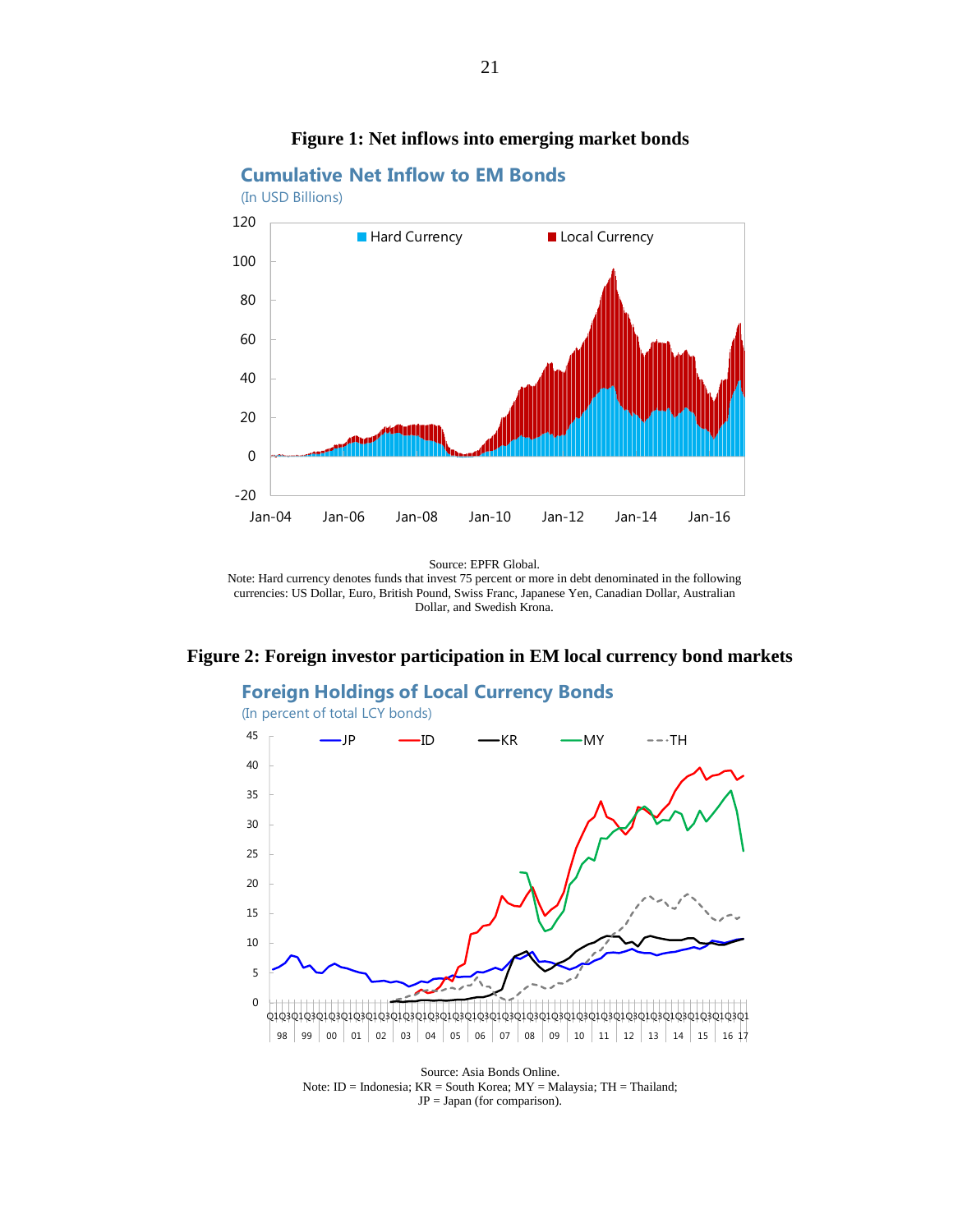<span id="page-22-0"></span>

**Figure 3: Allocations of US investors to emerging markets**

Source: 2015 US Treasury Report on US Portfolio Holdings and IMF World Economic Outlook 2016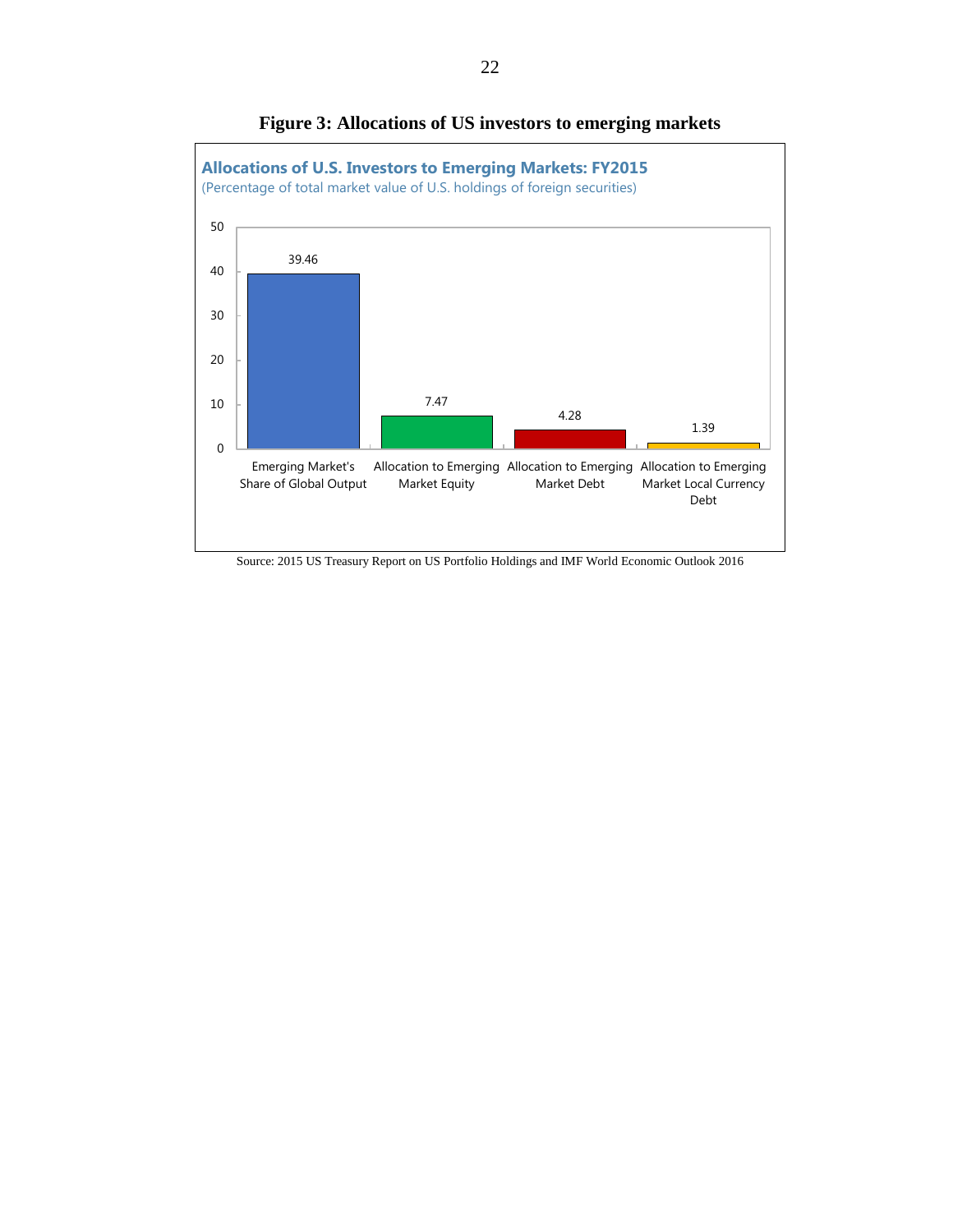<span id="page-23-0"></span>

#### **Figure 4: EM Local currency bond yields**



<span id="page-23-1"></span>

Source: JP Morgan data.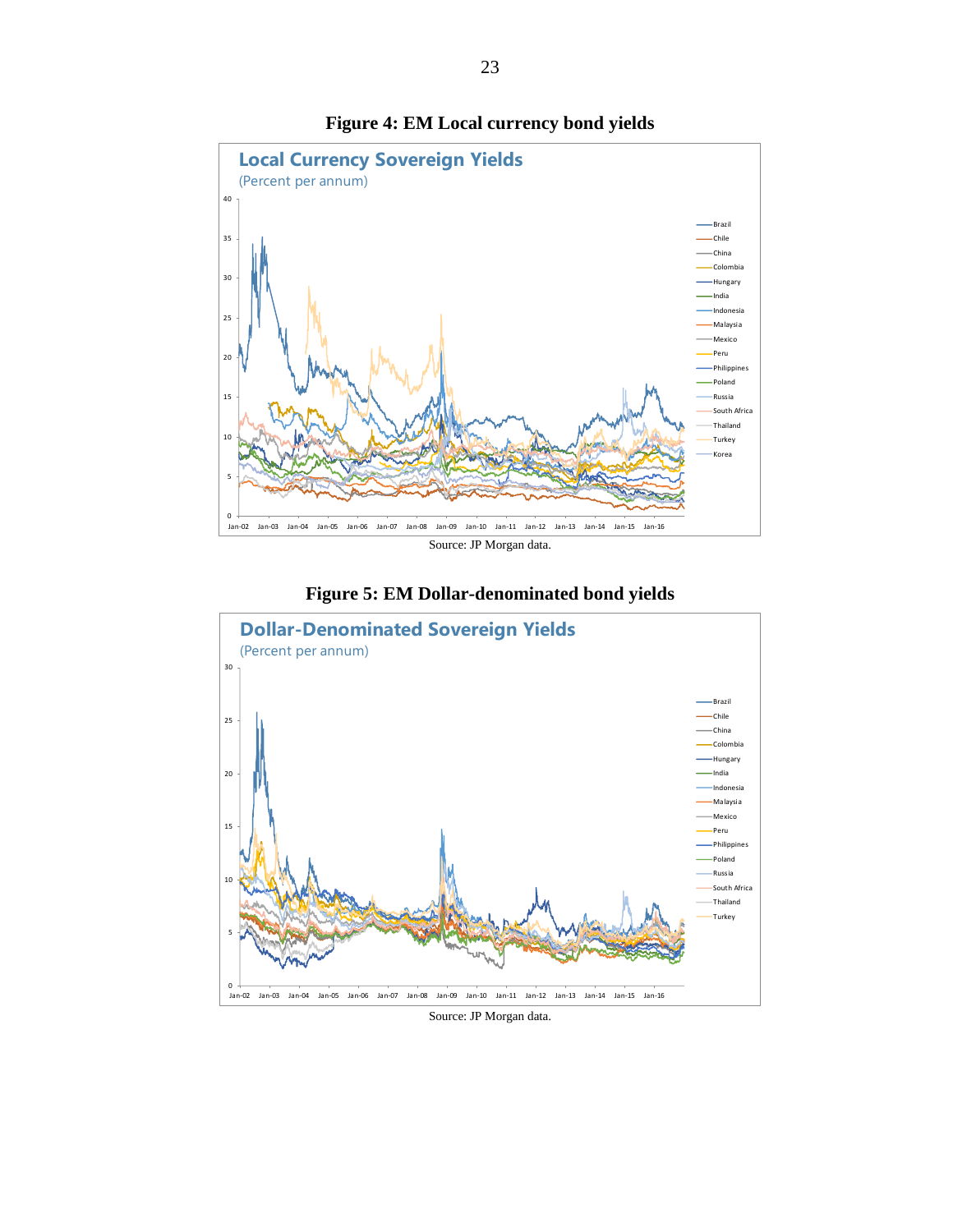<span id="page-24-0"></span>



<span id="page-24-1"></span>**EM Dollar -Denominated Bond Yields: Proportion of Common Variance Explained by Factors**

**Figure 7: EM Local currency bond yields – Factor analysis**

## **EM Local Currency Bond Yields: Proportion of Common Variance Explained by Factors**

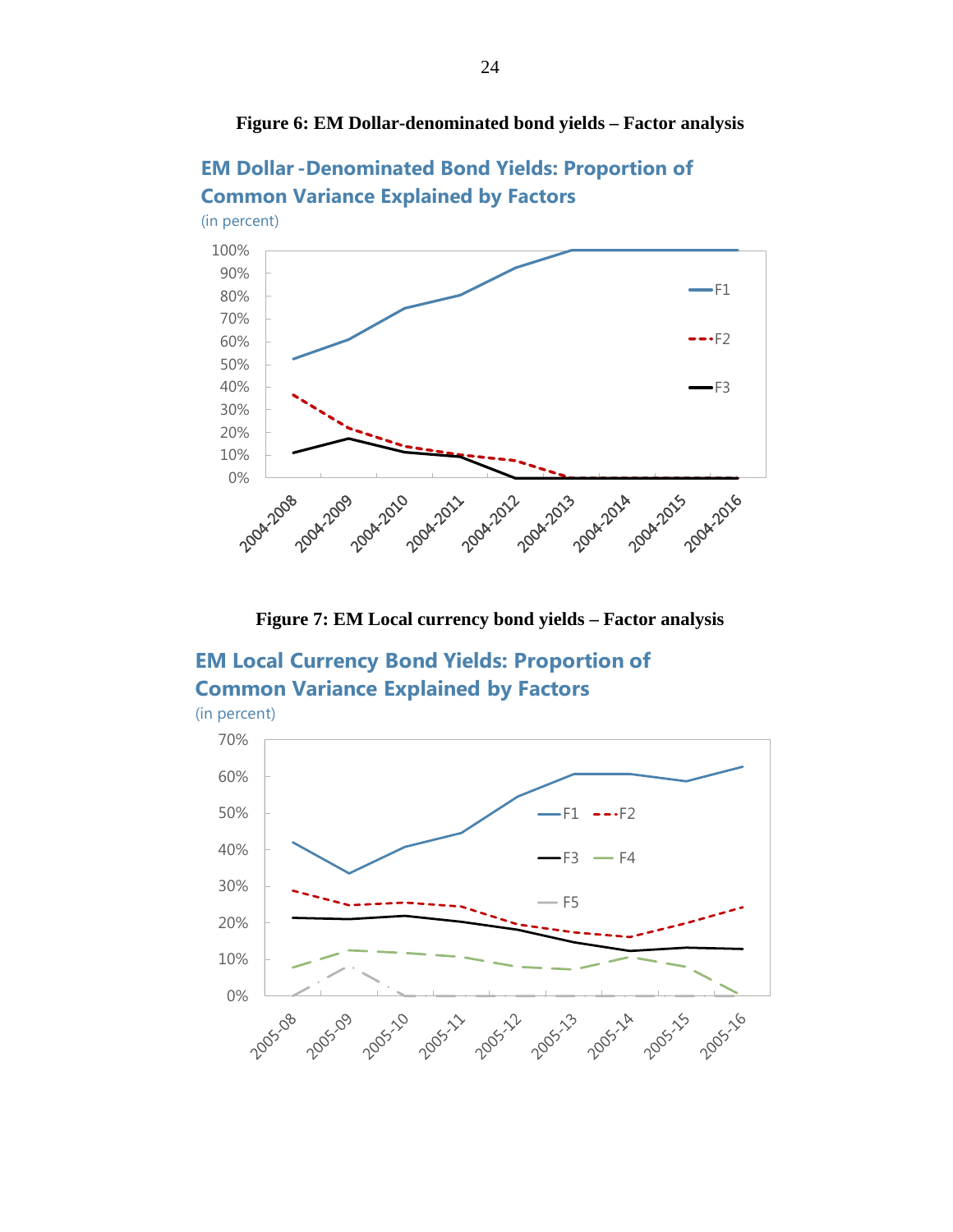| Country             | <b>Factor Loadings</b><br>F1 | Communality | <b>Uniqueness</b> |
|---------------------|------------------------------|-------------|-------------------|
| <b>CHINA</b>        | 0.619                        | 0.384       | 0.616             |
| <b>INDONESIA</b>    | 0.914                        | 0.835       | 0.165             |
| <b>MALAYSIA</b>     | 0.929                        | 0.862       | 0.138             |
| <b>PHILIPPINES</b>  | 0.902                        | 0.814       | 0.186             |
| <b>BRAZIL</b>       | 0.891                        | 0.794       | 0.206             |
| <b>CHILE</b>        | 0.903                        | 0.815       | 0.185             |
| <b>COLOMBIA</b>     | 0.962                        | 0.925       | 0.075             |
| <b>MEXICO</b>       | 0.969                        | 0.940       | 0.060             |
| PERU                | 0.965                        | 0.932       | 0.068             |
| <b>POLAND</b>       | 0.862                        | 0.743       | 0.257             |
| <b>RUSSIA</b>       | 0.797                        | 0.634       | 0.366             |
| <b>SOUTH AFRICA</b> | 0.848                        | 0.719       | 0.281             |
| <b>TURKEY</b>       | 0.966                        | 0.933       | 0.067             |

| Table 1: EM Sovereign Dollar-Denominated Currency Debt, 2004-2016 |  |  |  |
|-------------------------------------------------------------------|--|--|--|
|-------------------------------------------------------------------|--|--|--|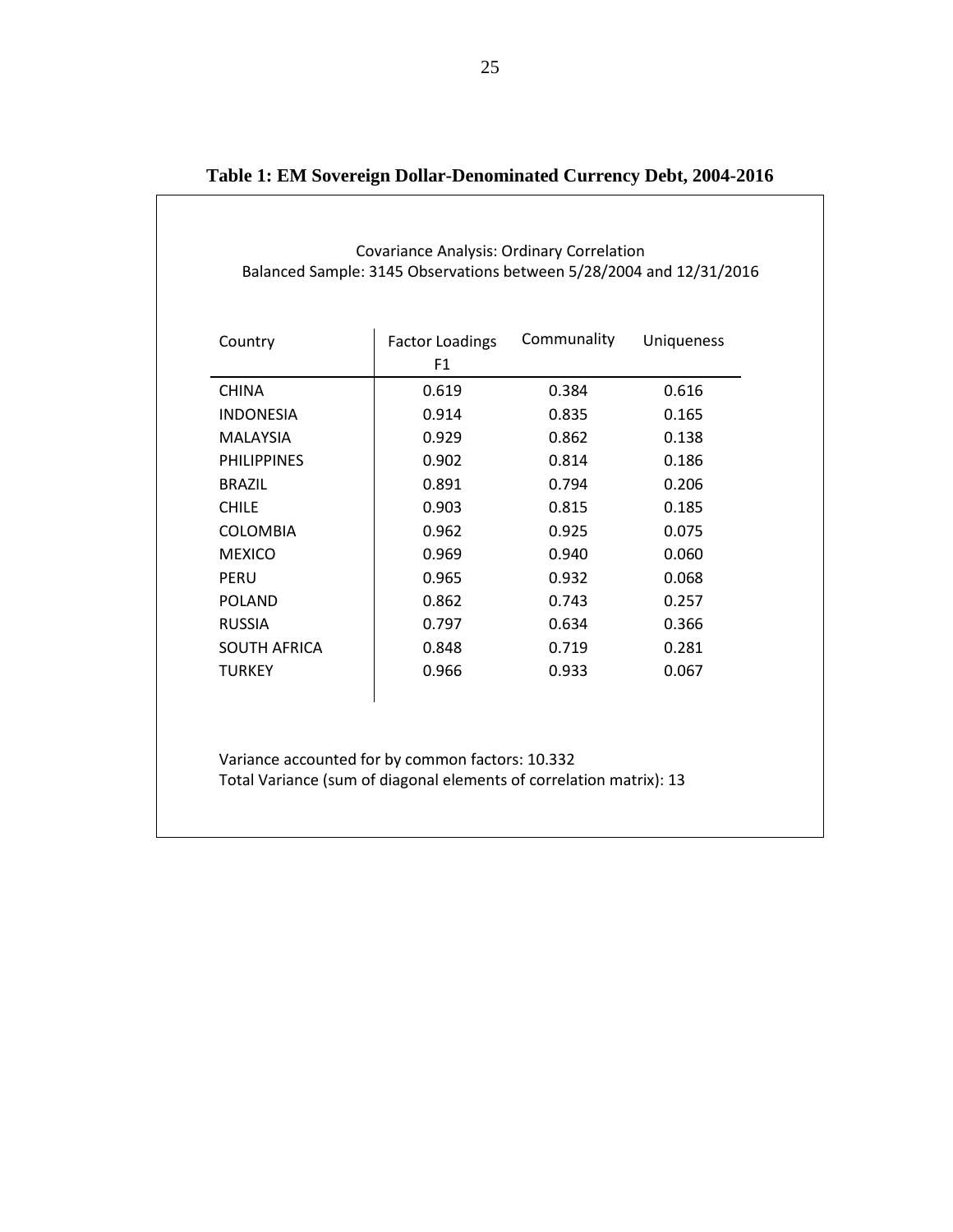| Country            | <b>Factor Loadings</b> | Communality | <b>Uniqueness</b> |
|--------------------|------------------------|-------------|-------------------|
|                    | F1                     |             |                   |
| <b>CHINA</b>       | 0.619                  | 0.383       | 0.617             |
| <b>INDONESIA</b>   | 0.860                  | 0.739       | 0.261             |
| <b>MALAYSIA</b>    | 0.884                  | 0.781       | 0.219             |
| <b>PHILIPPINES</b> | 0.880                  | 0.774       | 0.226             |

## **Table 2: EM Sovereign Dollar-Denominated Debt, 2004-2016: Sub-group 1**

## **Table 3: EM Sovereign Dollar-Denominated Debt, 2002-2016: Sub-group 2**

| Country                                                             | <b>Factor Loadings</b><br>F <sub>1</sub> | Communality | Uniqueness |
|---------------------------------------------------------------------|------------------------------------------|-------------|------------|
| <b>BRAZIL</b>                                                       | 0.888                                    | 0.788       | 0.212      |
| <b>CHILE</b>                                                        | 0.818                                    | 0.669       | 0.331      |
| <b>COLOMBIA</b>                                                     | 0.982                                    | 0.964       | 0.036      |
| <b>MEXICO</b>                                                       | 0.961                                    | 0.923       | 0.077      |
| <b>PERU</b>                                                         | 0.976                                    | 0.953       | 0.047      |
| Variance accounted for by common factors: 4.30<br>Total Variance: 5 |                                          |             |            |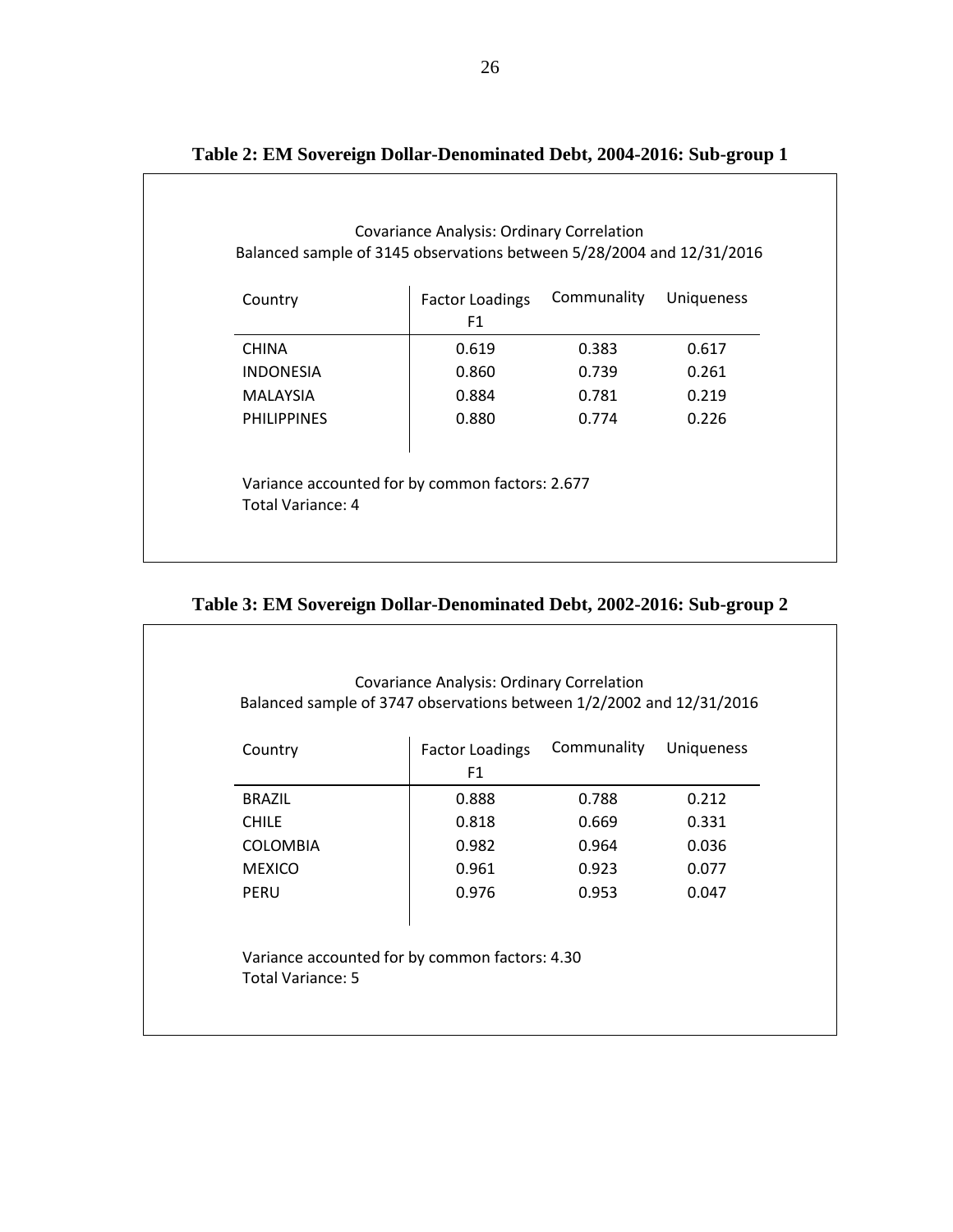| Country                                                              | <b>Factor Loadings</b> | Communality | Uniqueness |
|----------------------------------------------------------------------|------------------------|-------------|------------|
|                                                                      | F1                     |             |            |
| <b>POLAND</b>                                                        | 0.843                  | 0.711       | 0.289      |
| <b>RUSSIA</b>                                                        | 0.913                  | 0.833       | 0.167      |
| SOUTH_AFRICA                                                         | 0.831                  | 0.69        | 0.310      |
| <b>TURKEY</b>                                                        | 0.910                  | 0.829       | 0.171      |
| Variance accounted for by common factors: 3.062<br>Total Variance: 4 |                        |             |            |

## **Table 4: EM Sovereign Dollar-Denominated Debt, 2002-2016: Sub-group 3**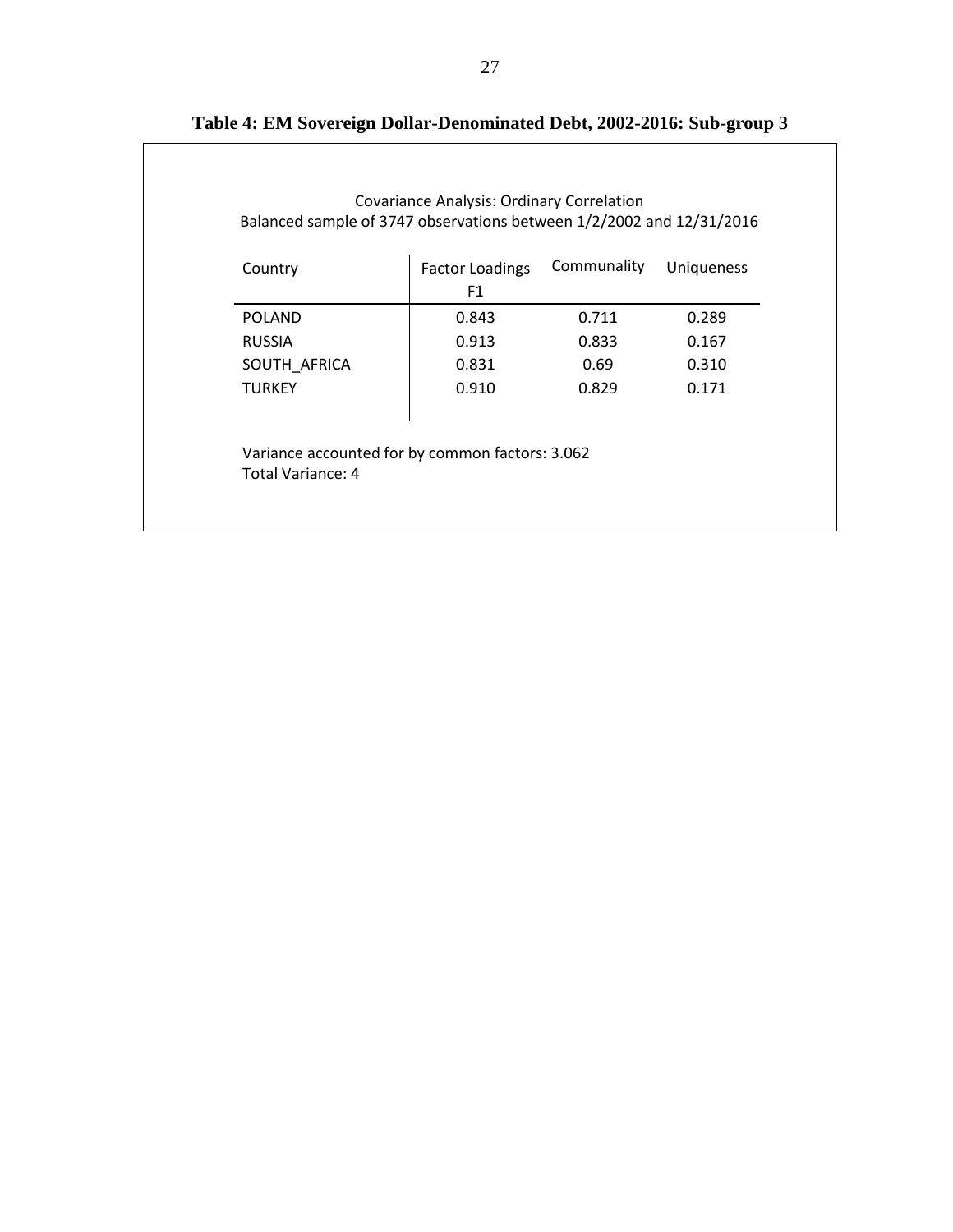|                                   |                       | Sub-group 1           | Sub-group 2           | Sub-group 3           |
|-----------------------------------|-----------------------|-----------------------|-----------------------|-----------------------|
| Variables                         | F1                    | F1                    | F1                    | F1                    |
| <b>US Interest Rates</b>          |                       |                       |                       |                       |
| <b>US Treasury</b>                | 0.81                  | 0.84                  | 0.80                  | 0.74                  |
|                                   | (77.61)               | (86.50)               | (81.98)               | (66.98)               |
| US Treasury 3-months              | 0.59                  | 0.64                  | 0.41                  | 0.35                  |
|                                   | (41.43)               | (47.02)               | (27.83)               | (22.84)               |
| US Treasury 2-years               | 0.69                  | 0.73                  | 0.55                  | 0.48                  |
|                                   | (53.73)               | (60.74)               | (39.88)               | (33.58)               |
| US Treasury 10-years              | 0.81                  | 0.83                  | 0.77                  | 0.71                  |
|                                   | (76.56)               | (83.86)               | (73.75)               | (61.75)               |
| US High Yield Corporate           | 0.23                  | 0.20                  | 0.30                  | 0.40                  |
|                                   | (13.38)               | (11.24)               | (19.23)               | (27.09)               |
| <b>Euro Interest Rates</b>        |                       |                       |                       |                       |
| Euribor 3-months                  | 0.72                  | 0.76                  | 0.66                  | 0.66                  |
|                                   | (58.24)               | (65.05)               | (53.31)               | (54.18)               |
| Euribor 2-years                   | 0.75                  | 0.79                  | 0.70                  | 0.69                  |
|                                   | (63.14)               | (71.78)               | (59.51)               | (58.65)               |
| Euribor 10-years                  | 0.77                  | 0.81                  | 0.78                  | 0.76                  |
|                                   | (68.42)               | (76.25)               | (76.42)               | (72.59)               |
| <b>Equity</b>                     |                       |                       |                       |                       |
| <b>MSCI Emerging Market Index</b> | $-0.59$               | $-0.57$               | $-0.79$               | $-0.75$               |
|                                   | $(-40.50)$            | $(-38.57)$            | $(-78.93)$            | $(-69.59)$            |
| S&P 500                           | $-0.57$               | $-0.60$               | $-0.65$               | $-0.64$               |
|                                   | $(-38.98)$            | $(-41.92)$            | $(-51.74)$            | $(-50.68)$            |
| <b>NASDAQ</b>                     | $-0.65$               | $-0.69$               | $-0.70$               | $-0.68$               |
|                                   | $(-47.92)$            | $(-53.02)$            | $(-59.44)$            | $(-56.82)$<br>$-0.69$ |
| <b>FTSE</b>                       | $-0.59$               | $-0.59$<br>$(-40.82)$ | $-0.71$<br>$(-61.86)$ |                       |
|                                   | $(-41.30)$<br>$-0.63$ | $-0.66$               | $-0.71$               | $(-57.55)$<br>$-0.67$ |
| <b>DAX</b>                        | $(-45.58)$            | $(-49.36)$            | $(-61.62)$            | $(-55.47)$            |
| <b>Liquidity and Volatility</b>   |                       |                       |                       |                       |
|                                   | 0.37                  | 0.34                  | 0.12                  | 0.21                  |
| Libor-OIS                         | (22.12)               | (20.39)               | (7.445)               | (13.36)               |
|                                   | 0.46                  | 0.46                  | 0.13                  | 0.19                  |
| <b>Ted Spread</b>                 | (29.33)               | (28.66)               | (8.05)                | (11.72)               |
|                                   | 0.35                  | 0.31                  | 0.39                  | 0.48                  |
| <b>VIX</b>                        | (20.67)               | (18.34)               | (25.73)               | (33.63)               |
|                                   |                       |                       |                       |                       |

**Table 5: Correlation between Common Factors and Other Variables - EM Sovereign Dollar-Denominated Debt**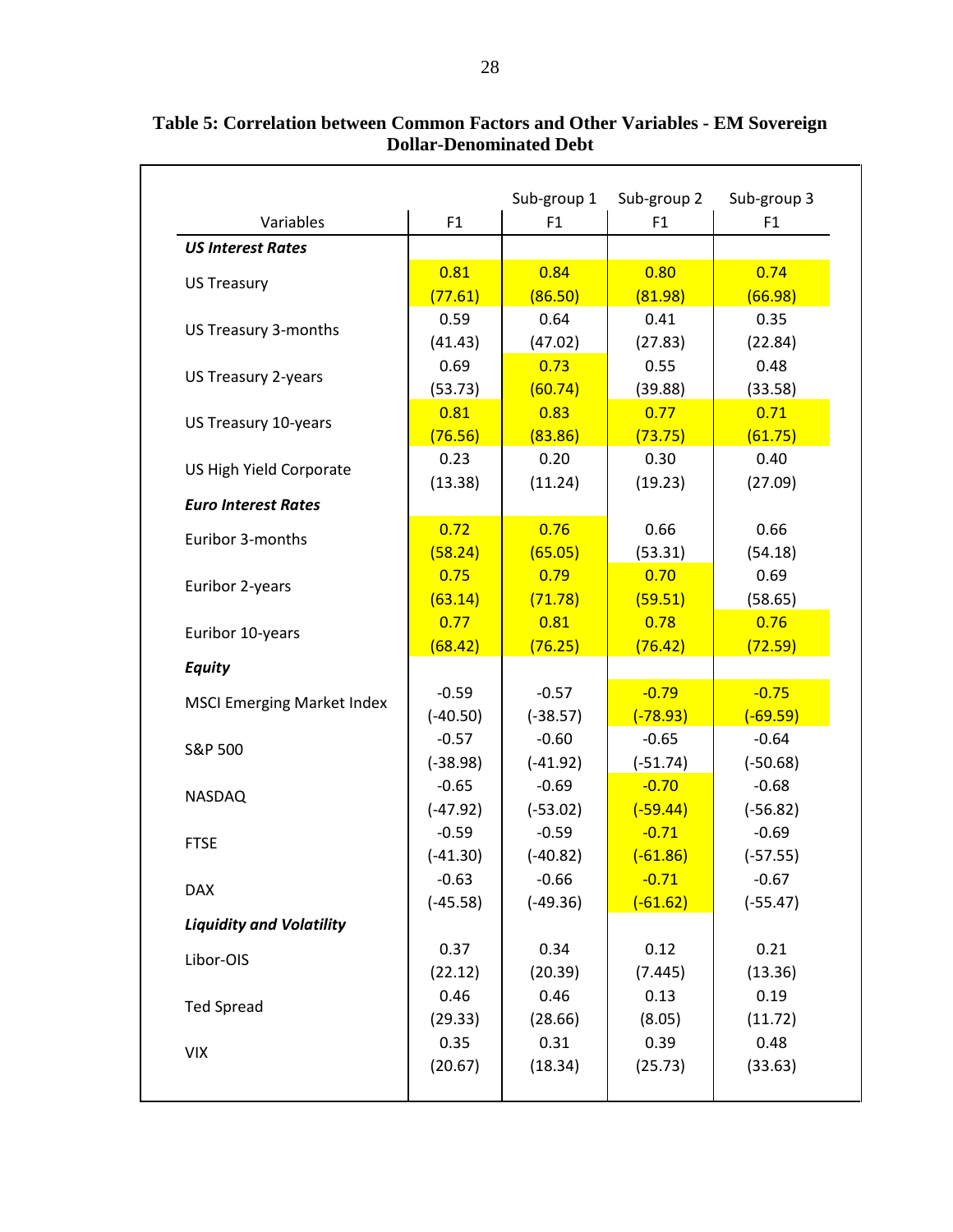|                         |            | <b>Table 5 (Continued)</b> |                |             |
|-------------------------|------------|----------------------------|----------------|-------------|
|                         |            | Sub-group 1                | Sub-group 2    | Sub-group 3 |
| Variables               | F1         | F <sub>1</sub>             | F <sub>1</sub> | F1          |
| <b>Commodity Prices</b> |            |                            |                |             |
| S&P GSCI Index          | $-0.41$    | $-0.37$                    | $-0.68$        | $-0.63$     |
|                         | $(-24.95)$ | $(-22.47)$                 | $(-56.65)$     | $(-49.91)$  |
| WTI                     | $-0.32$    | $-0.28$                    | $-0.61$        | $-0.57$     |
|                         | $(-18.62)$ | $(-16.61)$                 | $(-47.10)$     | $(-41.98)$  |
| <b>Brent</b>            | $-0.45$    | $-0.42$                    | $-0.68$        | $-0.62$     |
|                         | $(-28.09)$ | $(-25.59)$                 | $(-56.28)$     | $(-48.54)$  |
| Crude Palm Oil          | $-0.49$    | $-0.51$                    | $-0.64$        | $-0.60$     |
|                         | $(-31.90)$ | $(-33.14)$                 | $(-51.05)$     | $(-45.39)$  |
| Copper                  | $-0.45$    | $-0.43$                    | $-0.72$        | $-0.68$     |
|                         | $(-28.16)$ | $(-26.33)$                 | $(-63.16)$     | $(-56.02)$  |
| Aluminum                | 0.20       | 0.25                       | $-0.27$        | $-0.27$     |
|                         | (11.63)    | (14.51)                    | $(-17.03)$     | $(-17.26)$  |
| Soybean                 | $-0.64$    | $-0.64$                    | $-0.74$        | $-0.68$     |
|                         | $(-46.56)$ | $(-47.02)$                 | $(-66.47)$     | $(-56.72)$  |
| Wheat                   | $-0.38$    | $-0.36$                    | $-0.56$        | $-0.51$     |
|                         | (-22.74)   | $(-21.66)$                 | $(-41.78)$     | $(-36.18)$  |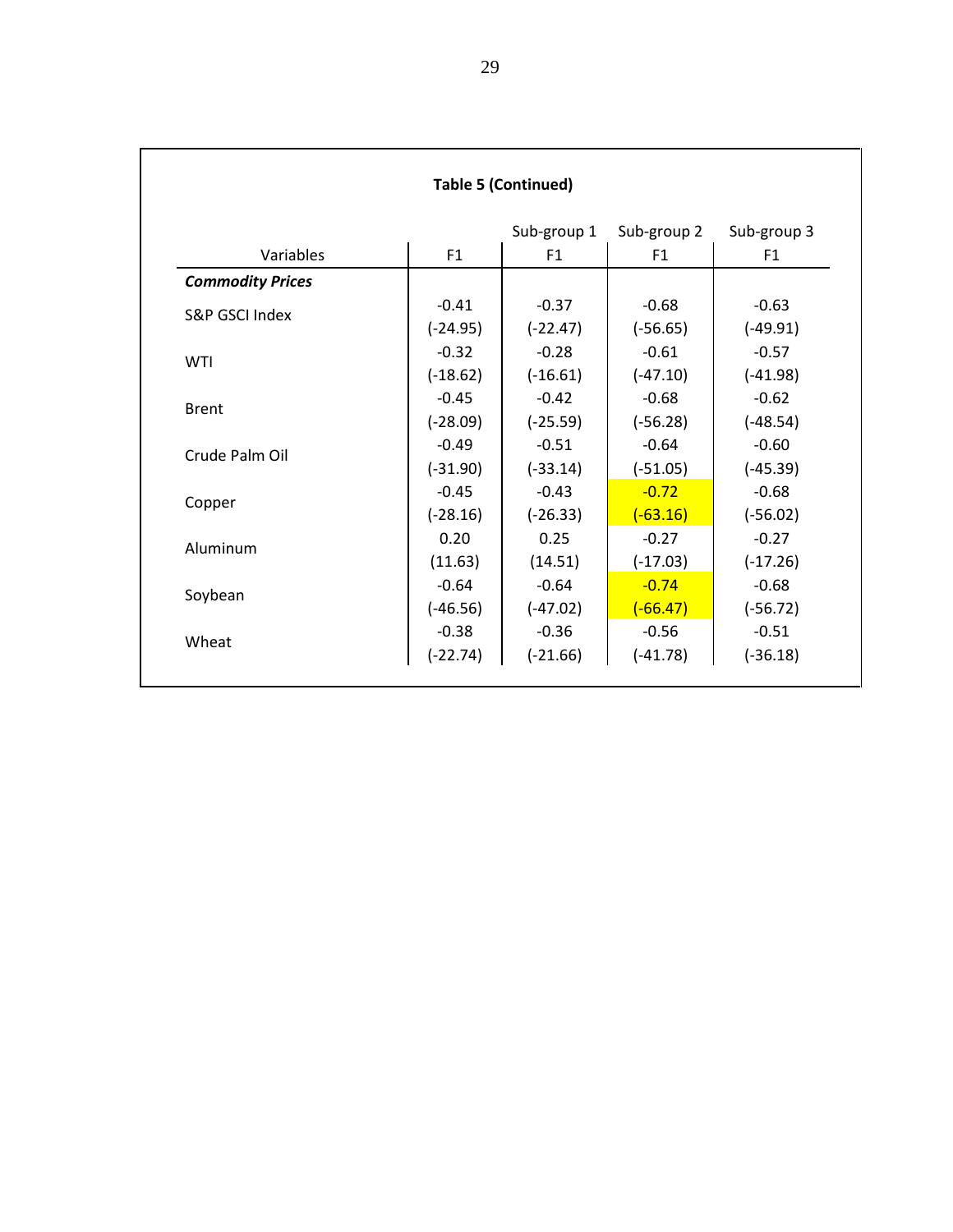| Country                                                  |          | <b>Factor Loadings</b> |                |             |            |
|----------------------------------------------------------|----------|------------------------|----------------|-------------|------------|
|                                                          | F1       | F <sub>2</sub>         | F <sub>3</sub> | Communality | Uniqueness |
| <b>CHINA</b>                                             | $-0.102$ | $-0.279$               | 0.688          | 0.561       | 0.439      |
| <b>INDIA</b>                                             | $-0.210$ | $-0.339$               | 0.736          | 0.701       | 0.299      |
| <b>INDONESIA</b>                                         | 0.831    | 0.374                  | $-0.098$       | 0.840       | 0.160      |
| <b>KOREA</b>                                             | 0.914    | $-0.305$               | 0.051          | 0.930       | 0.070      |
| <b>MALAYSIA</b>                                          | 0.454    | 0.531                  | 0.399          | 0.647       | 0.353      |
| <b>THAILAND</b>                                          | 0.833    | $-0.220$               | 0.143          | 0.763       | 0.237      |
| <b>BRAZIL</b>                                            | 0.503    | 0.681                  | 0.065          | 0.721       | 0.279      |
| <b>CHILE</b>                                             | 0.769    | $-0.544$               | $-0.077$       | 0.893       | 0.107      |
| <b>COLOMBIA</b>                                          | 0.812    | 0.381                  | 0.082          | 0.811       | 0.189      |
| <b>MEXICO</b>                                            | 0.916    | 0.248                  | $-0.065$       | 0.905       | 0.095      |
| <b>HUNGARY</b>                                           | 0.733    | $-0.458$               | $-0.200$       | 0.787       | 0.213      |
| <b>POLAND</b>                                            | 0.831    | $-0.428$               | $-0.018$       | 0.874       | 0.126      |
| <b>RUSSIA</b>                                            | $-0.432$ | 0.504                  | $-0.168$       | 0.469       | 0.531      |
| <b>TURKEY</b>                                            | 0.836    | 0.248                  | 0.037          | 0.761       | 0.239      |
| SOUTH AFRICA                                             | 0.100    | 0.511                  | 0.367          | 0.406       | 0.594      |
| Proportion of<br>common variance<br>explained by factors | 0.627    | 0.243                  | 0.129          |             |            |

|  |  |  |  |  |  | Table 6: EM Sovereign Local Currency Debt, 2005-2016 |  |  |  |
|--|--|--|--|--|--|------------------------------------------------------|--|--|--|
|  |  |  |  |  |  |                                                      |  |  |  |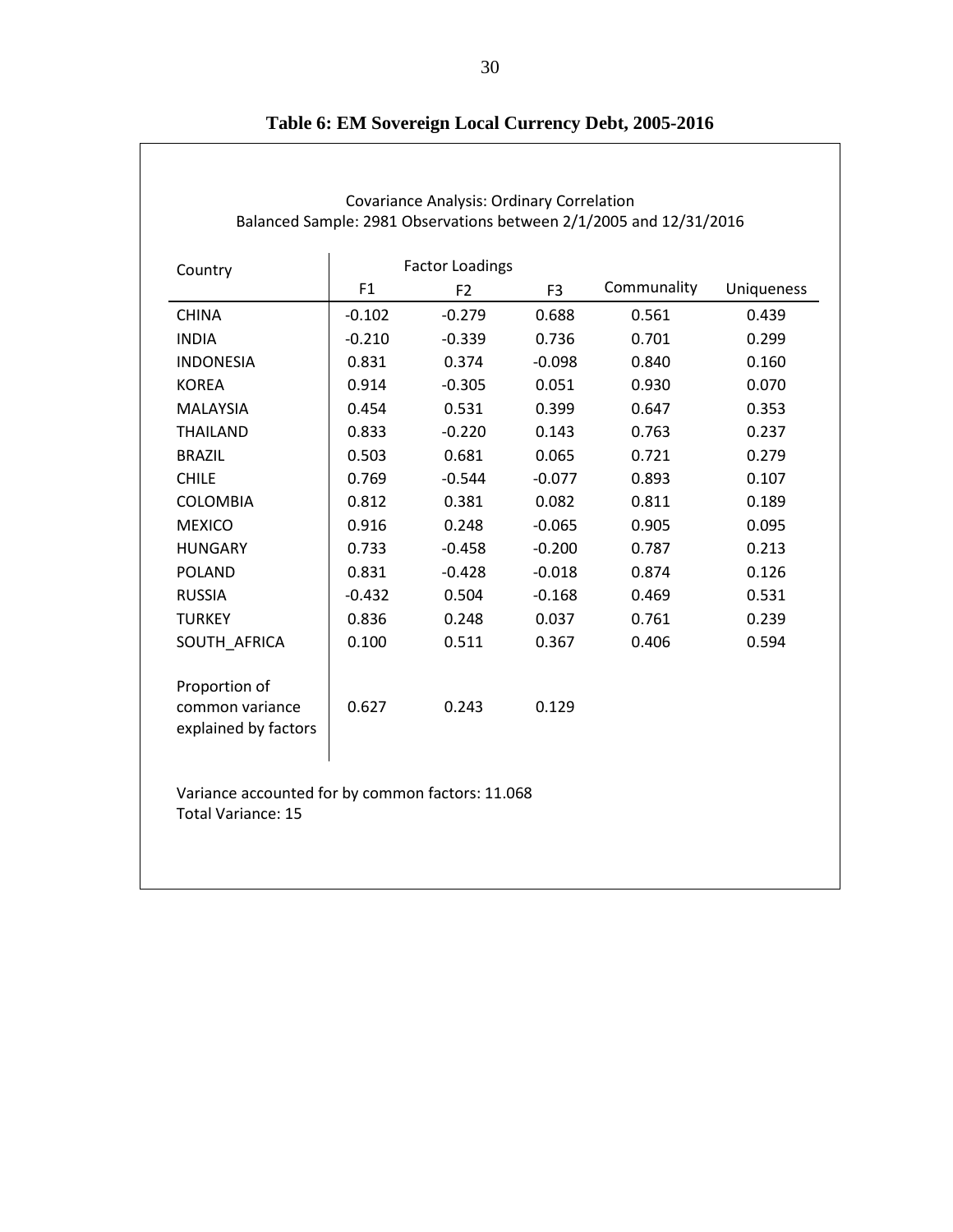|                                   |            | <b>EM Sovereign Local Currency Debt</b> |                |
|-----------------------------------|------------|-----------------------------------------|----------------|
| Variables                         | F1         | F <sub>2</sub>                          | F <sub>3</sub> |
| <b>US Interest Rates</b>          |            |                                         |                |
| <b>US Treasury</b>                | 0.84       | 0.12                                    | 0.04           |
|                                   | (85.05)    | (6.37)                                  | (2.03)         |
| US Treasury 3-months              | 0.66       | 0.07                                    | $-0.03$        |
|                                   | (48.06)    | (3.64)                                  | $(-1.80)$      |
| US Treasury 2-years               | 0.72       | 0.17                                    | $-0.04$        |
|                                   | (56.82)    | (9.18)                                  | $(-2.28)$      |
| US Treasury 10-years              | 0.86       | 0.04                                    | 0.08           |
|                                   | (92.26)    | (1.92)                                  | (4.19)         |
|                                   | 0.16       | 0.05                                    | $-0.38$        |
| US High Yield Corporate           | (8.72)     | (2.70)                                  | $(-22.44)$     |
| <b>Euro Interest Rates</b>        |            |                                         |                |
| Euribor 3-months                  | 0.87       | $-0.10$                                 | 0.13           |
|                                   | (94.11)    | $(-5.41)$                               | (7.31)         |
|                                   | 0.91       | $-0.15$                                 | 0.11           |
| Euribor 2-years                   | (118.28)   | $(-8.43)$                               | (5.86)         |
|                                   | 0.93       | $-0.28$                                 | 0.04           |
| Euribor 10-years                  | (140.99)   | $(-15.81)$                              | (2.23)         |
| <b>Equity</b>                     |            |                                         |                |
|                                   | $-0.29$    | $-0.55$                                 | 0.51           |
| <b>MSCI Emerging Market Index</b> | $(-16.80)$ | $(-35.72)$                              | (32.18)        |
|                                   | $-0.72$    | 0.42                                    | 0.33           |
| S&P 500                           | $(-56.11)$ | (25.43)                                 | (19.06)        |
|                                   | $-0.82$    | 0.41                                    | 0.27           |
| <b>NASDAQ</b>                     | $(-77.14)$ | (24.72)                                 | (15.35)        |
|                                   | $-0.56$    | 0.05                                    | 0.43           |
| <b>FTSE</b>                       | $(-36.78)$ | (2.65)                                  | (26.35)        |
|                                   | $-0.76$    | 0.32                                    | 0.34           |
| <b>DAX</b>                        | $(-63.14)$ | (18.13)                                 | (19.85)        |
| <b>Liquidity and Volatility</b>   |            |                                         |                |
|                                   | 0.35       | 0.09                                    | $-0.10$        |
| Libor-OIS                         | (20.24)    | (4.73)                                  | $(-5.27)$      |
|                                   | 0.49       | 0.11                                    | 0.02           |
| <b>Ted Spread</b>                 | (30.66)    | (6.27)                                  | (0.95)         |
|                                   | 0.29       | $-0.02$                                 | $-0.24$        |
| <b>VIX</b>                        | (16.53)    | $(-1.19)$                               | $(-13.29)$     |

**Table 7: Correlation between Common Factors and Other Variables**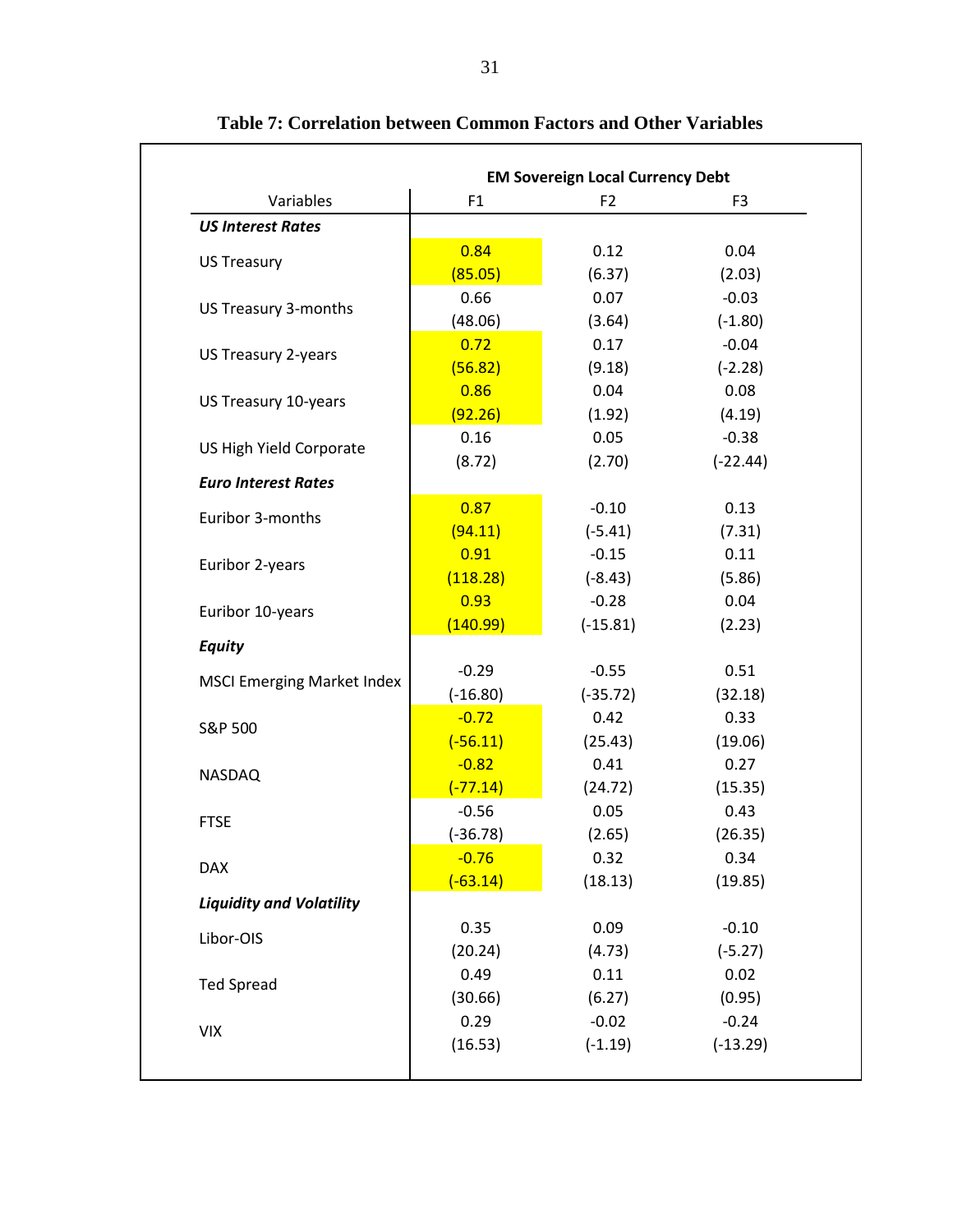|                         | <b>Sovereign Local Currency Debt</b> |                                                                                                                                                    |                |  |
|-------------------------|--------------------------------------|----------------------------------------------------------------------------------------------------------------------------------------------------|----------------|--|
| Variables               | F1                                   | F <sub>2</sub>                                                                                                                                     | F <sub>3</sub> |  |
| <b>Commodity Prices</b> |                                      |                                                                                                                                                    |                |  |
| S&P GSCI Index          | 0.01                                 | $-0.69$                                                                                                                                            | 0.53           |  |
|                         | (0.48)                               | $(-52.59)$<br>$-0.64$<br>$(-45.76)$<br>$-0.71$<br>$(-54.41)$<br>$-0.43$<br>$(-25.97)$<br>$-0.72$<br>$(-55.84)$<br>$-0.40$<br>$(-23.92)$<br>$-0.53$ | (34.33)        |  |
| WTI                     | 0.09                                 |                                                                                                                                                    | 0.56           |  |
|                         | (5.03)                               |                                                                                                                                                    | (37.31)        |  |
| <b>Brent</b>            | $-0.06$                              |                                                                                                                                                    | 0.51           |  |
|                         | $(-3.13)$                            |                                                                                                                                                    | (32.46)        |  |
| Crude Palm Oil          | $-0.25$                              |                                                                                                                                                    | 0.35           |  |
|                         | $(-14.24)$                           | $(-33.85)$                                                                                                                                         | (20.59)        |  |
| Copper                  | $-0.07$                              |                                                                                                                                                    | 0.47           |  |
|                         | $(-3.96)$                            |                                                                                                                                                    | (28.79)        |  |
| Aluminum                | 0.56                                 |                                                                                                                                                    | 0.34           |  |
|                         | (36.63)                              |                                                                                                                                                    | (19.90)        |  |
|                         | $-0.43$                              |                                                                                                                                                    | 0.31           |  |
| Soybean                 | $(-25.78)$                           |                                                                                                                                                    | (17.66)        |  |
| Wheat                   | $-0.08$                              | $-0.58$                                                                                                                                            | 0.35           |  |
|                         | $(-4.36)$                            | $(-38.77)$                                                                                                                                         | (20.19)        |  |